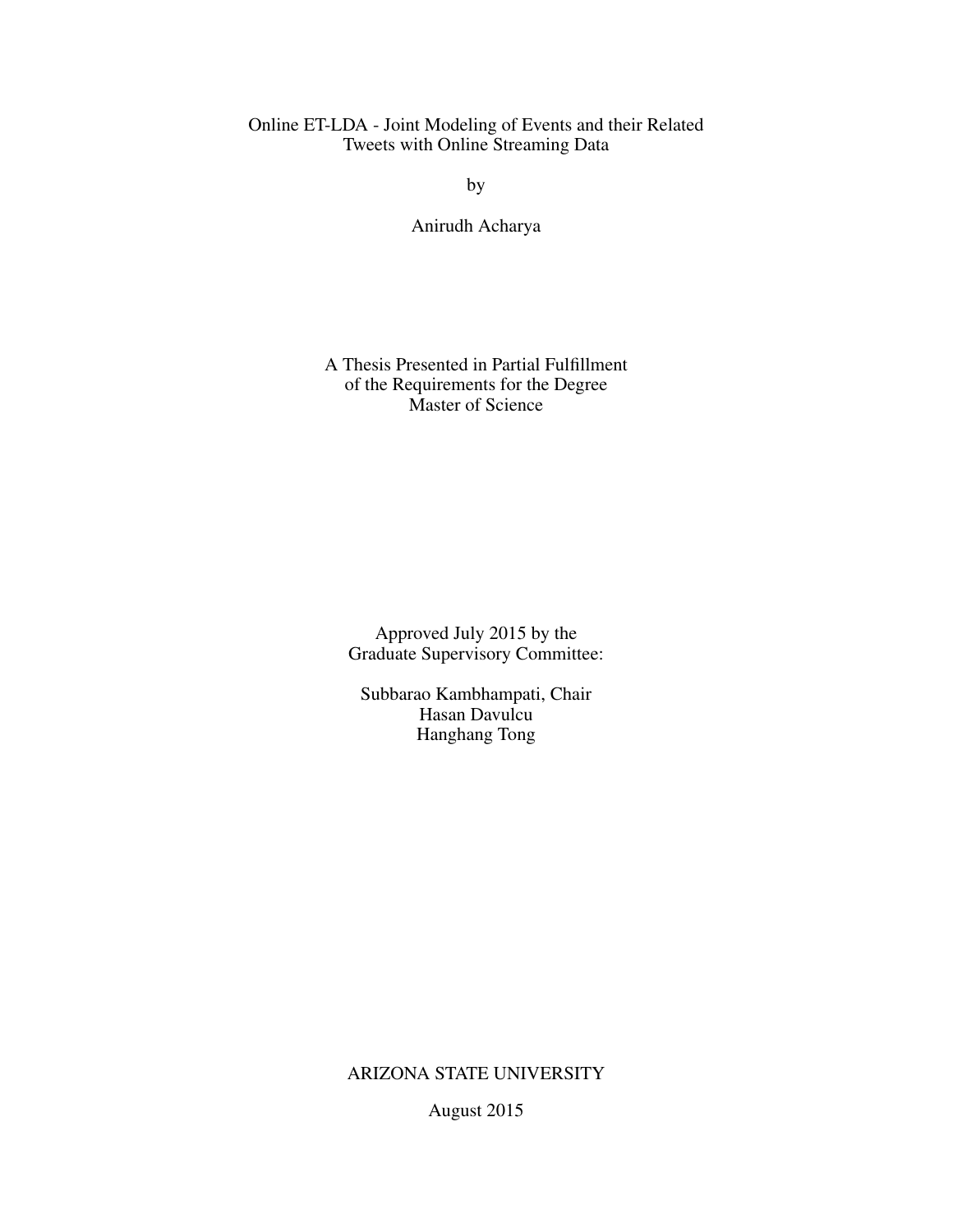### ABSTRACT

Micro-blogging platforms like Twitter have become some of the most popular sites for people to share and express their views and opinions about public events like debates, sports events or other news articles. These social updates by people complement the written news articles or transcripts of events in giving the popular public opinion about these events. So it would be useful to annotate the transcript with tweets. The technical challenge is to align the tweets with the correct segment of the transcript. ET-LDA by Hu *et al* [9] addresses this issue by modeling the whole process with an LDA-based graphical model. The system segments the transcript into coherent and meaningful parts and also determines if a tweet is a general tweet about the event or it refers to a particular segment of the transcript. One characteristic of the Hu *et al*'s model is that it expects all the data to be available upfront and uses batch inference procedure. But in many cases we find that data is not available beforehand, and it is often streaming. In such cases it is infeasible to repeatedly run the batch inference algorithm. My thesis presents an online inference algorithm for the ET-LDA model, with a continuous stream of tweet data and compare their runtime and performance to existing algorithms.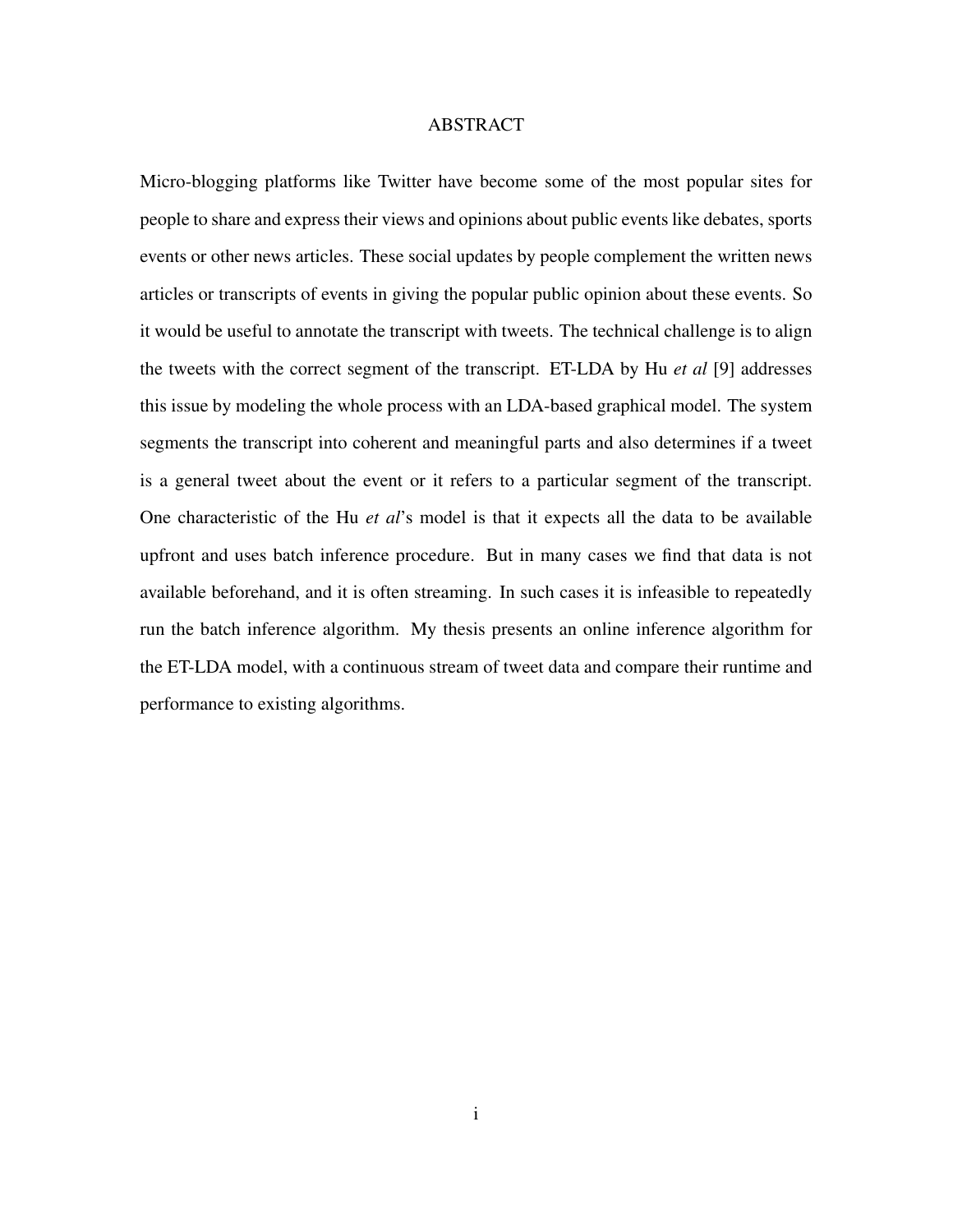### ACKNOWLEDGEMENTS

I would foremost like to thank my advisor Prof. Subbarao Kambhampati for giving me the opportunity to work in his lab. I would like to thank him for his guidance and immense patience with which he advised me.

I would also like to express my gratitude to my committee members Dr. Hasan Davulcu and Dr Hanghang Tong for taking time out and agreeing to be a part of my defense committee.

I would like to thank Dr Yuheng Hu for helping me and guiding me throughout my research. Discussions with him helped a great deal in not only refining my idea but also in evaluating them.

I would like to thank Mrs Farideh Tadayon-Navabi, and Dr Jingrui He for supporting my education with Teaching Assistantships.

I am also extremely grateful to all my friends, lab-mates and other staff members who supported and helped me during my stay in Arizona State University.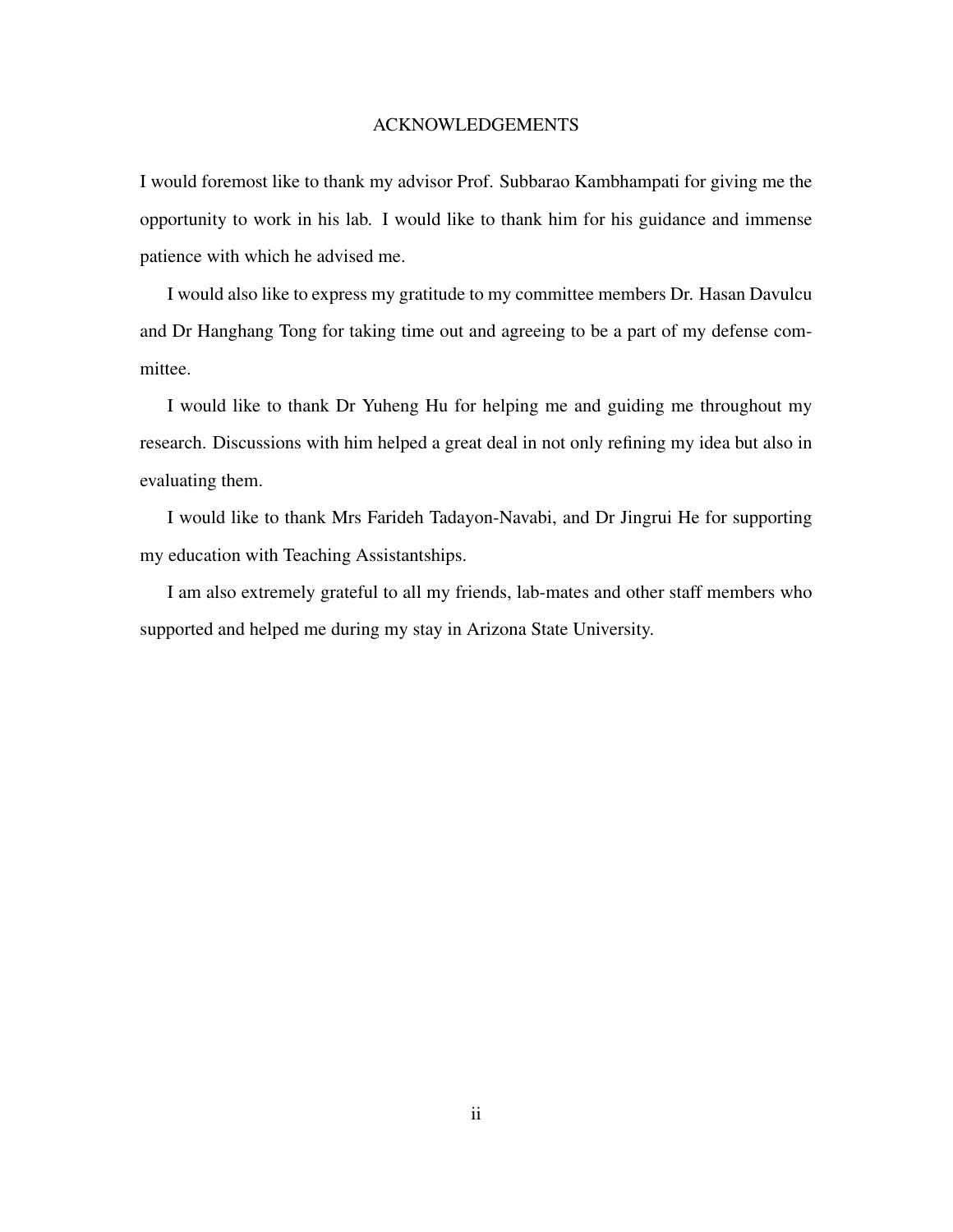| <b>TABLE OF CONTENTS</b> |  |
|--------------------------|--|
|--------------------------|--|

|   |                |                                                    | Page           |
|---|----------------|----------------------------------------------------|----------------|
|   |                |                                                    | iv             |
|   |                |                                                    | V              |
|   | <b>CHAPTER</b> |                                                    |                |
| 1 |                |                                                    | -1             |
| 2 |                |                                                    | $\overline{4}$ |
| 3 |                |                                                    | 6              |
|   | 3.1            |                                                    | 7              |
|   | 3.2            |                                                    | 9              |
|   | 3.3            |                                                    | 10             |
| 4 |                |                                                    | 12             |
|   | 4.1            |                                                    | 12             |
|   | 4.2            |                                                    | 16             |
| 5 |                | EXPERIMENTS AND EVALUATION WITH REAL AND SYNTHETIC |                |
|   |                |                                                    | 18             |
|   | 5.1            |                                                    | 18             |
|   | 5.2            |                                                    | 19             |
|   | 5.3            |                                                    | 20             |
|   |                | 5.3.1                                              | 20             |
|   |                | 5.3.2                                              | 26             |
|   |                | 5.3.3                                              | 28             |
| 6 |                |                                                    | 30             |
|   | 6.1            |                                                    | 30             |
|   |                |                                                    | 32             |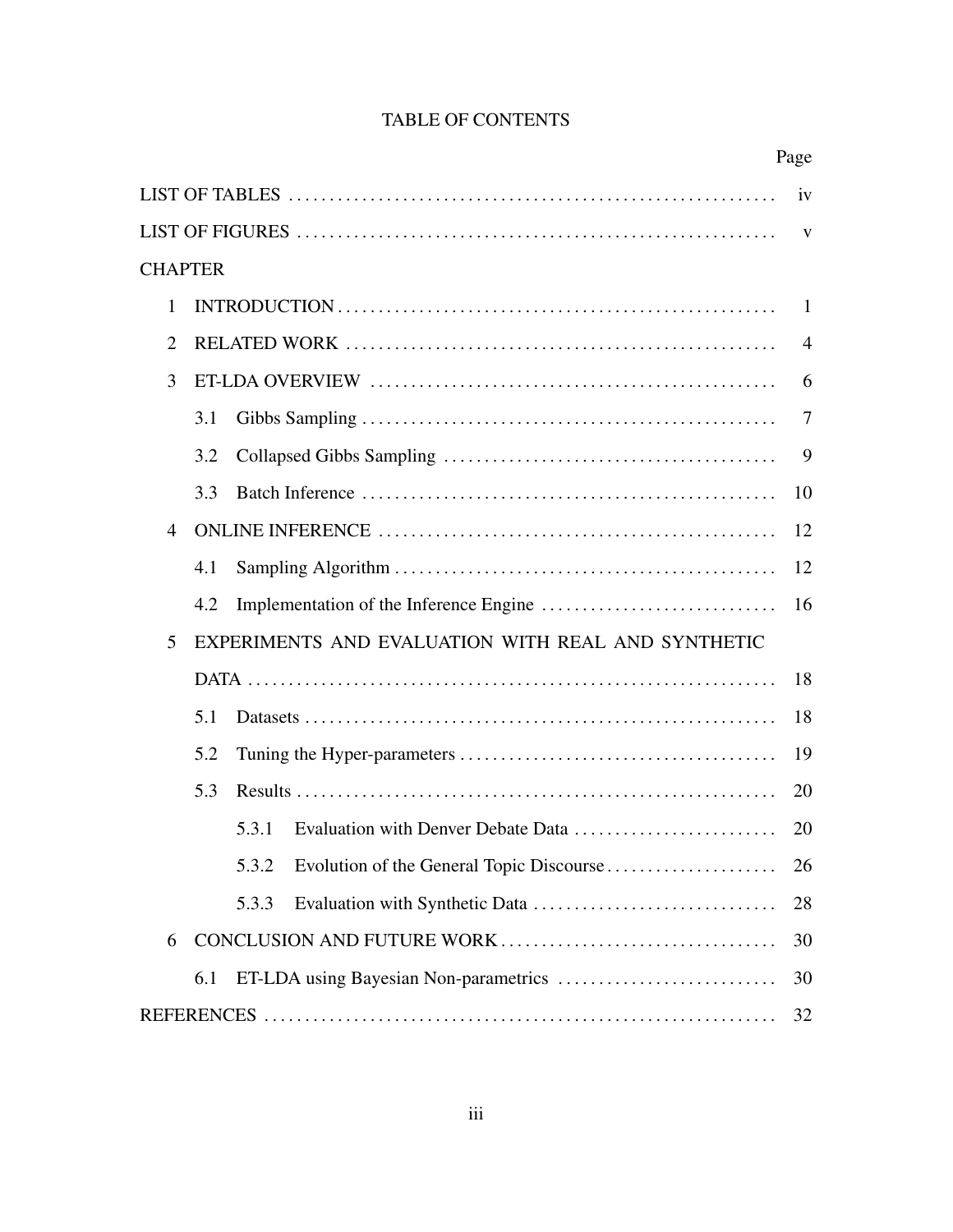# LIST OF TABLES

| Table | Page |
|-------|------|
|       |      |
|       |      |
|       |      |
|       |      |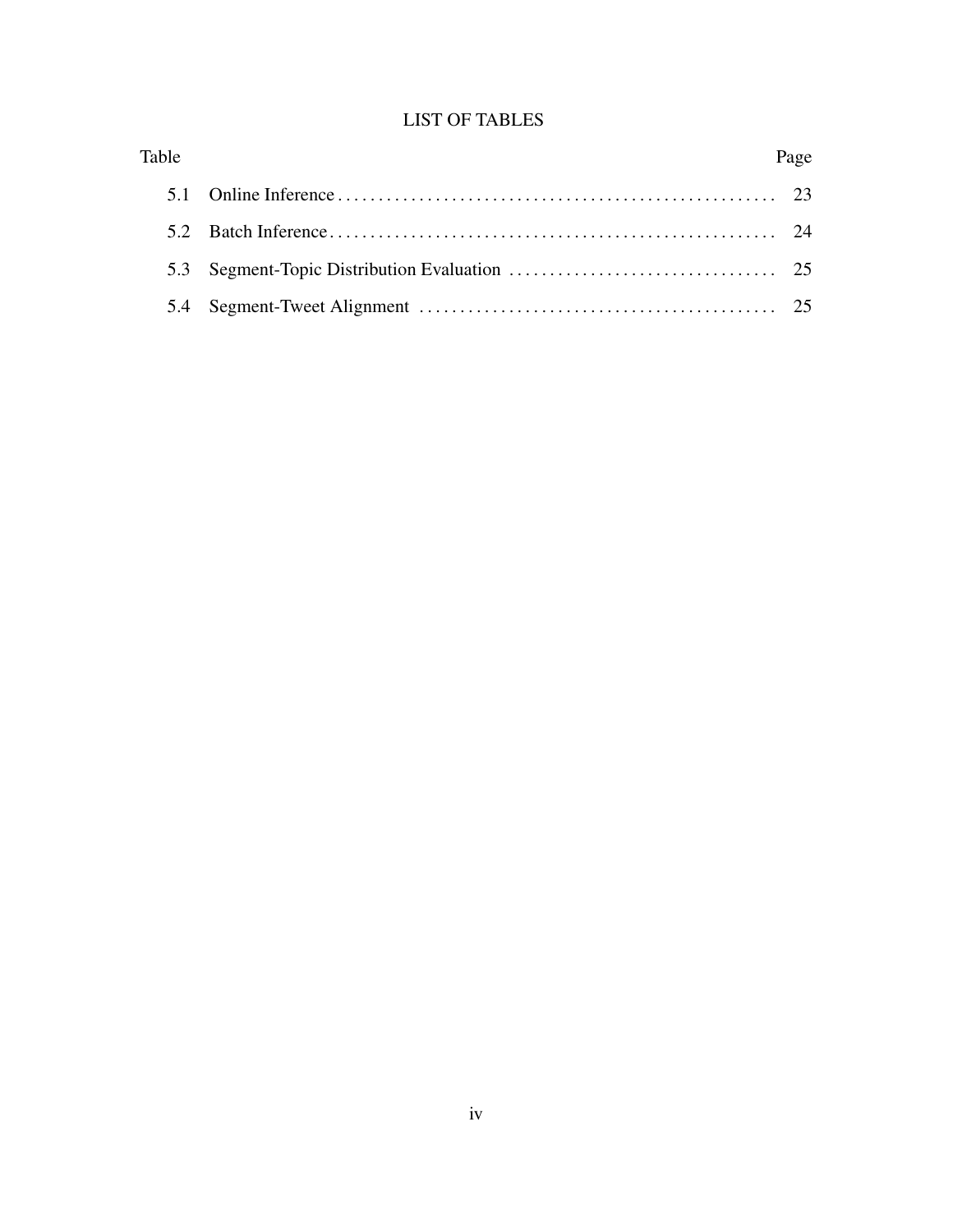# LIST OF FIGURES

| Figure |                                                                          | Page |
|--------|--------------------------------------------------------------------------|------|
| 3.1    |                                                                          |      |
| 3.2    |                                                                          |      |
| 5.1    | Segmentation Boundaries of Denver Debate Transcript(A Lower $P_k$ Values |      |
|        |                                                                          |      |
| 5.2    |                                                                          |      |
| 5.3    | Segmentation Boundaries of Synthetic Data(A Lower $P_k$ Values Indicates |      |
|        |                                                                          |      |
| 5.4    |                                                                          |      |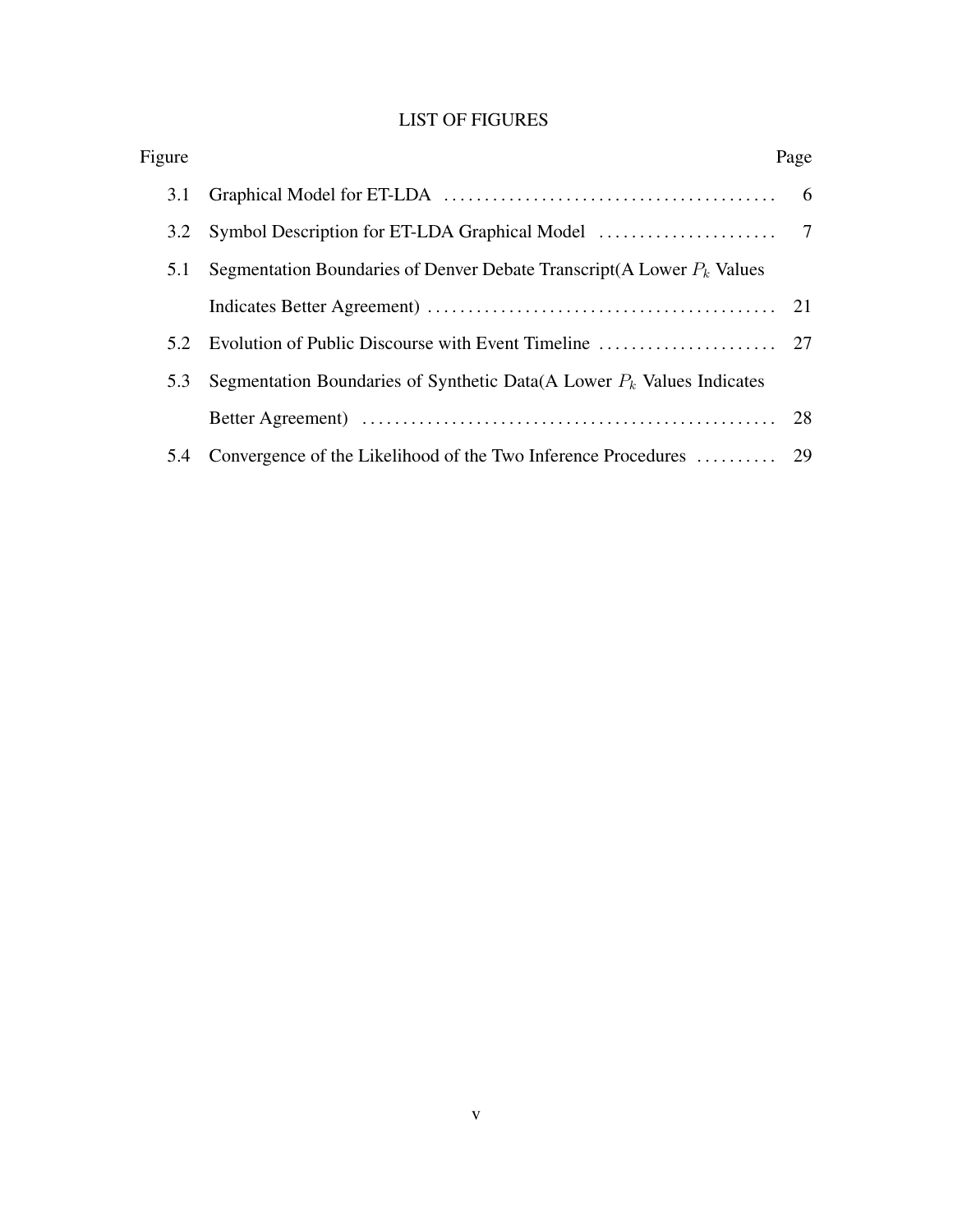# Chapter 1

### INTRODUCTION

Social Media and Microblogging platforms are becoming an integral part of journalism and news consumption by the public. Twitter, a microblogging platform, as of today, has over 302 million monthly active users[1]. Events in countries like Egypt and Tunisia, where huge changes in the political landscape of the countries was facilitated by twitter as the main tool of communication, demonstrates the effectiveness of social media as a platform to disseminate information and in expressing and galvanizing opinions about events. Such microblogging platforms are also fast becoming the venue for people to discuss their opinions and share their thoughts about public events such as Presidential debates and speeches. Indeed, often there is a spike in the usage of these platforms when such events are occurring. These events also show the effectiveness of social media in covering news events that are not covered in conventional media. In fact it is not uncommon these days for conventional media to pick up news stories from the trending topics of the day from social media.

A popular trend emerging in journalistic circles is to combine news stories from conventional media with posts and updates from social media to enrich the experience of news consumption. Annotating news stories with social media updates ensures that the readers get an idea as to how that particular bit of news was received by the general public or how certain prominent members of the society reacted to that particular bit of news. With the huge amount of data generated by social media, annotating news stories with social media posts cannot always be done manually and automated solutions will be required. It is also common practice for many political organizations to run social media campaigns about the causes they care about. Automated solutions would also be useful here.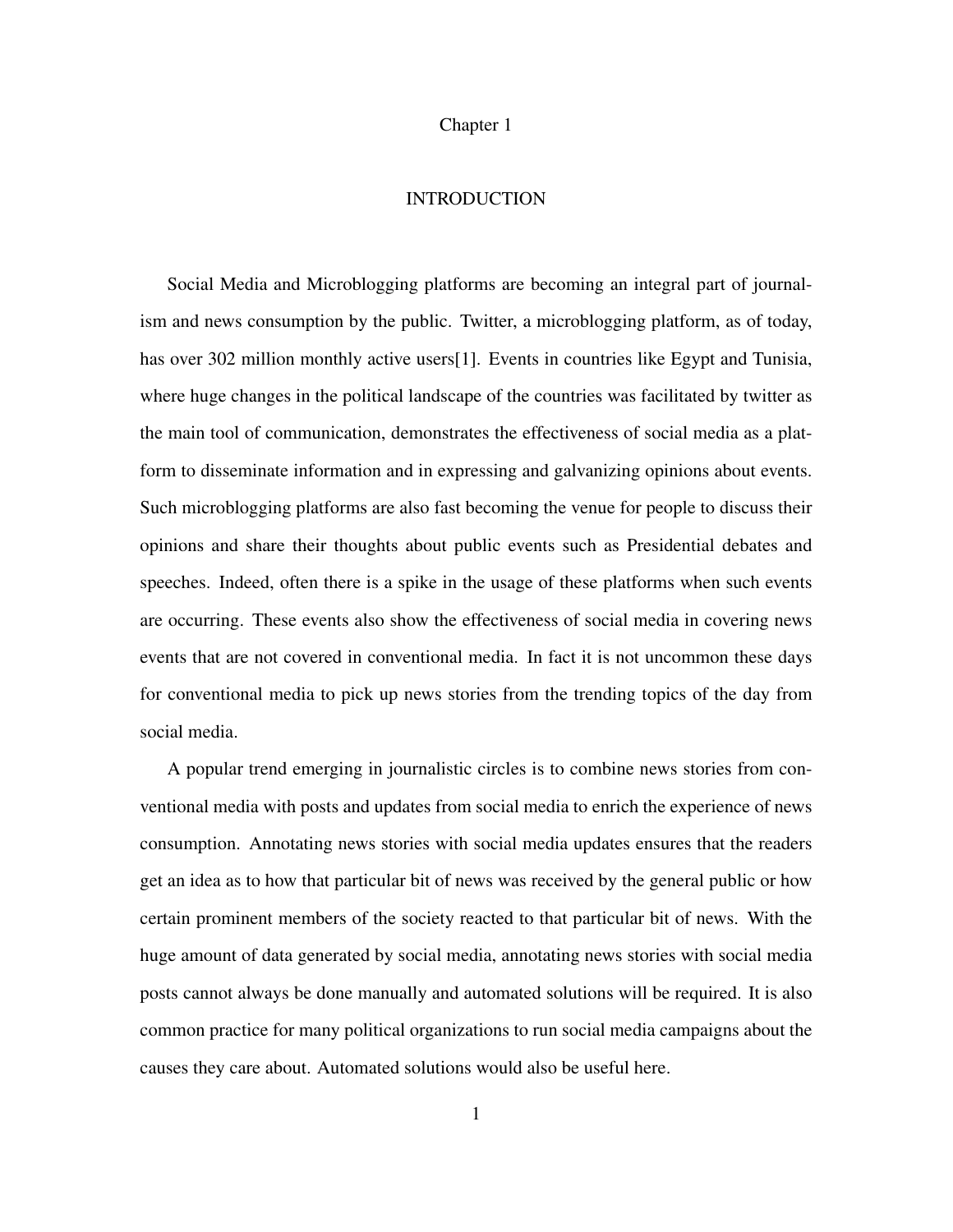Twitter is one such platform where people share news stories and also voice their opinion on various matters. The usage of the platform peaks during public events like debates and speeches, when people use it to not only voice their own opinions, but also to view the opinion of other people and communicate with them. This platform acts as a virtual town square where people discuss various events. Engaging in this platform enriches the experience of the events like the Presidential Debate or Speeches. This also serves as a source of data, like a survey or a poll, to measure public sentiment about the events. This creates an opportunity for journalists and other political scientists to gauge the public mood about different aspects discussed in the debate.

The technical challenge here is to retrieve tweets relevant to particular segment of the story, in other words to align tweets with the respective parts of the story which they refer to in a meaningful way. ET-LDA by Hu *et al* [9] attempted this problem by modeling the problem as a LDA-based probabilistic graphical model with a generative story, and then infer the parameters using approximate inference techniques like Markov Chain Monte Carlo.

ET-LDA is a joint topic model to segment the transcript and also infer the topic distributions of the different segments and the segment indicators of the tweets. ET-LDA is different from earlier works in that, it takes the topical influence of tweets into account while jointly modeling the transcript segmentation and the topic-word distributions.

ET-LDA however requires the complete dataset to be present to run the inference algorithm, in other terms it is a batch system. But Twitter is a live stream of data and in many situations like a live event, we do not have a complete corpus of tweets for us to run the ET-LDA's batch inference. Hence the need for an online inference algorithm, which infers and updates the model parameters as we obtain more data from the twitter stream. Although online inference algorithms exist for graphical models like Latent Dirichlet Allocation [6], they need to be adapted and modified to work for the joint model of ET-LDA.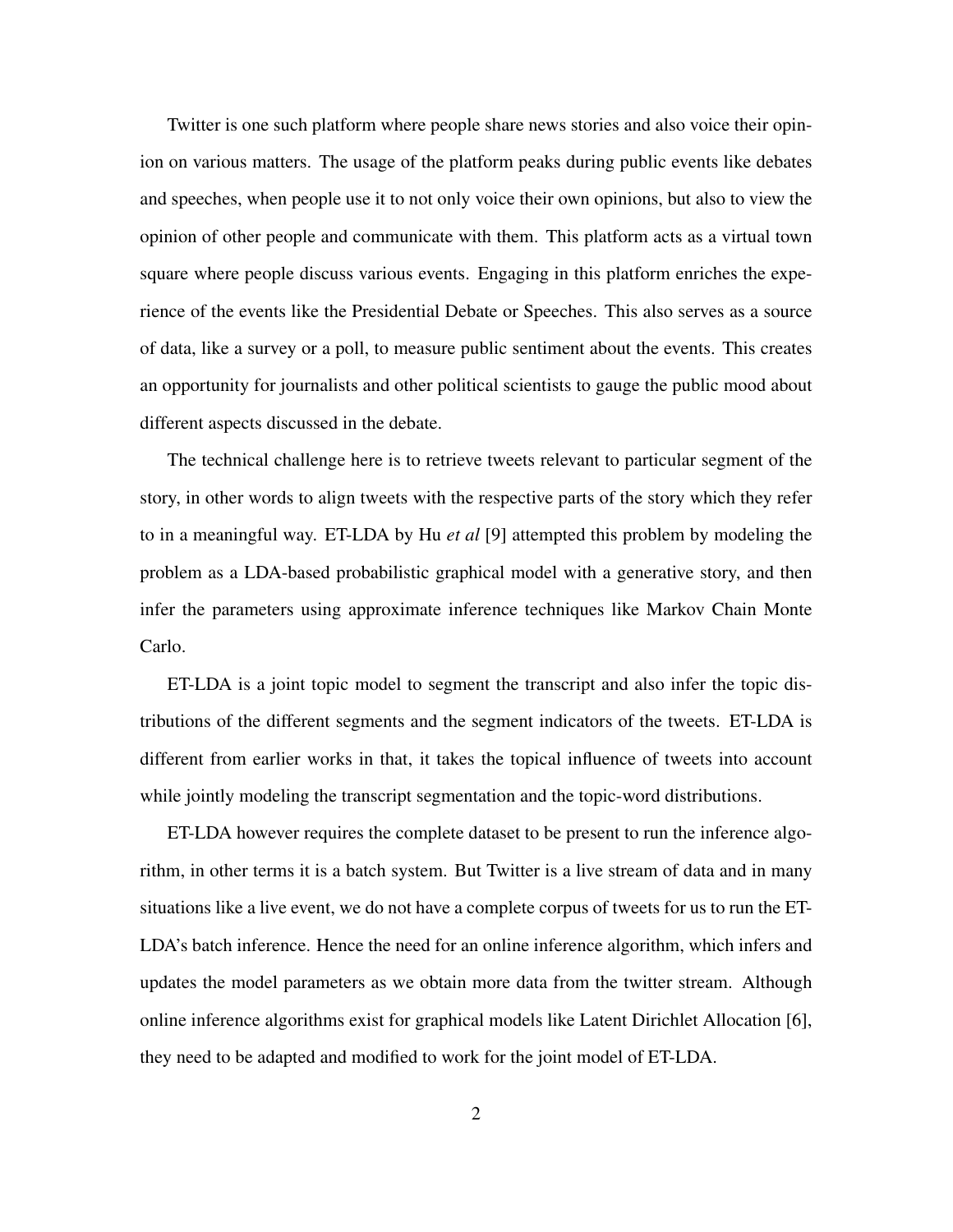The contribution of the thesis is developing an online inference procedure for the ET-LDA graphical model. This involved altering the update rules for the parameter estimation of batch inference procedure, and building a system that is able to handle the online stream of data and continuously update the values of the latent variables. We also provide a systematic comparison of online and batch versions of ET-LDA. In particular we made a comparison of runtime of the online inference algorithm to the batch algorithm. We also compared the accuracy of the parameter estimates to those obtained by the batch version and how well they converge to the true values of the latent variables.

This thesis is organized in the following manner, in chapter 2 we describe the literature related to ET-LDA, such as text segmentation, event analysis, and annotating news articles with related social media updates. In chapter 3 we give a brief overview of the ET-LDA system. In chapter 4 we describe the online inference algorithm and its implementation. In chapter 5 we describe the experiments and the evaluation of our system. In chapter 6 we give the concluding remarks and possible extensions of the work.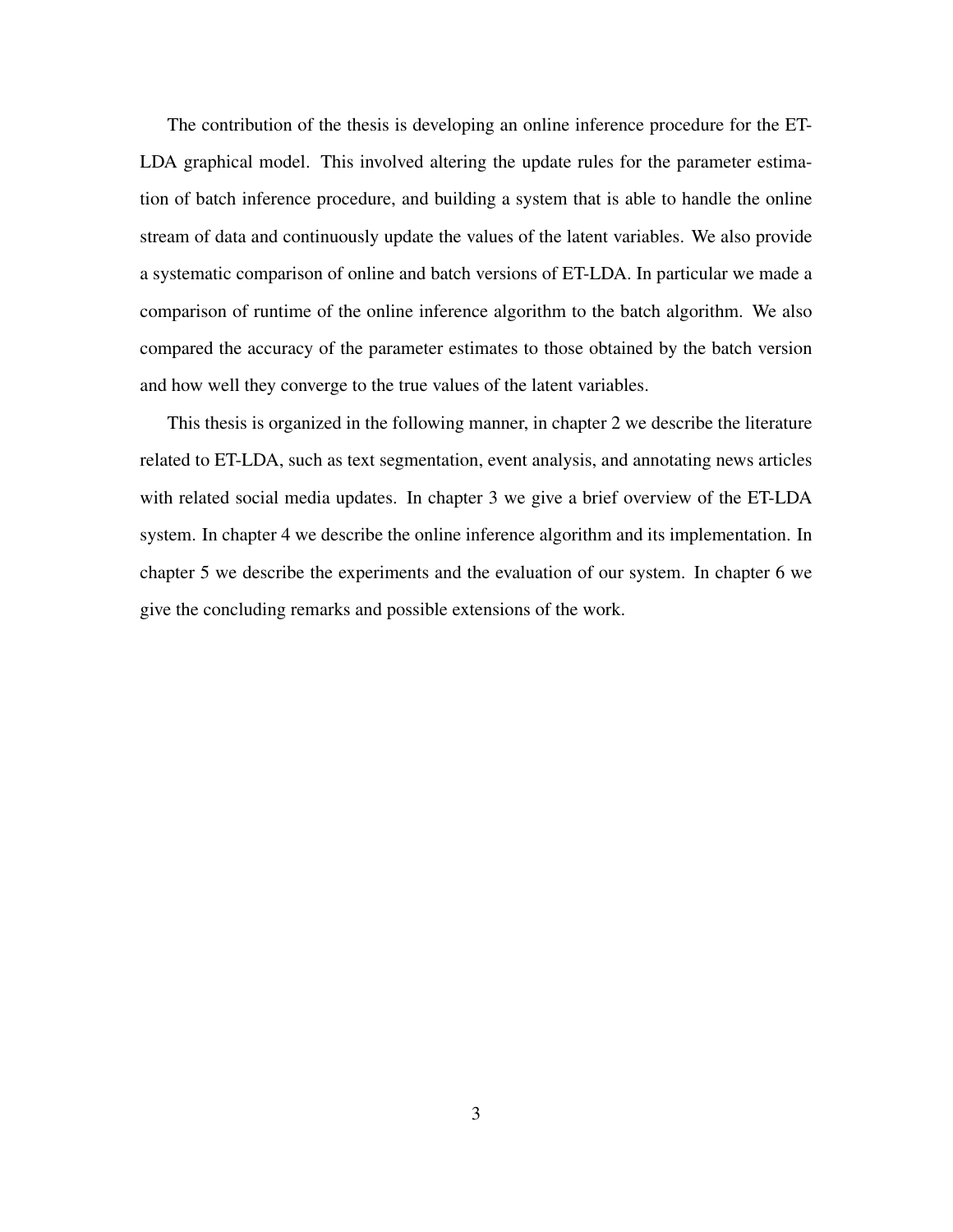### Chapter 2

### RELATED WORK

Online ET-LDA is an extension of the existing work on ET-LDA [9]. ET-LDA deals with finding the dominating topics of the different segments of the transcript and the individual tweets. Simultaneously it also segments the transcript and aligns the tweets with a segment of the transcript based on the topic distributions of the tweet and the segment. The graphical model of ET-LDA is an extension of the Latent Dirichlet Allocation and jointly models, finding latent topics and finding segment boundaries in the transcript. This work is an extension of topic modeling techniques like Latent Dirichlet Allocation by Blei em et al [5], which finds latent topics in a given set of documents. Blei's work uses Variational Bayes for the inference procedure, which gives an exact analytical solution to an approximation of the posterior. Griffith em et al [7] proposed a Gibbs sampling procedure for the same model, which is a Monte Carlo technique for providing a numerical approximation to the exact posterior distribution through sampling.

One of the other appealing aspects of our work is the thematic alignment of tweets and segments. Shraer *et al* [12] propose a method of annotating news articles with social media updates using a publish-subscribe pattern. Barnard *et al* [3] propose MOM-LDA which is a joint graphical model to align image segments with their relevant text annotations.

A related direction of research, one which has influenced our work to a considerable extent, has been to extend LDA to a continuous stream of online data. Online LDA has been approached with different methods. Hoffman *et al* [8] proposed an online Variational Bayes inference algorithm, which they show converges to a local optimum of the Variation Bayes objective function. Canini *et al* [6] proposed an online procedure for the Gibbs sampler, an iterative process to update the model parameters with a periodic resampling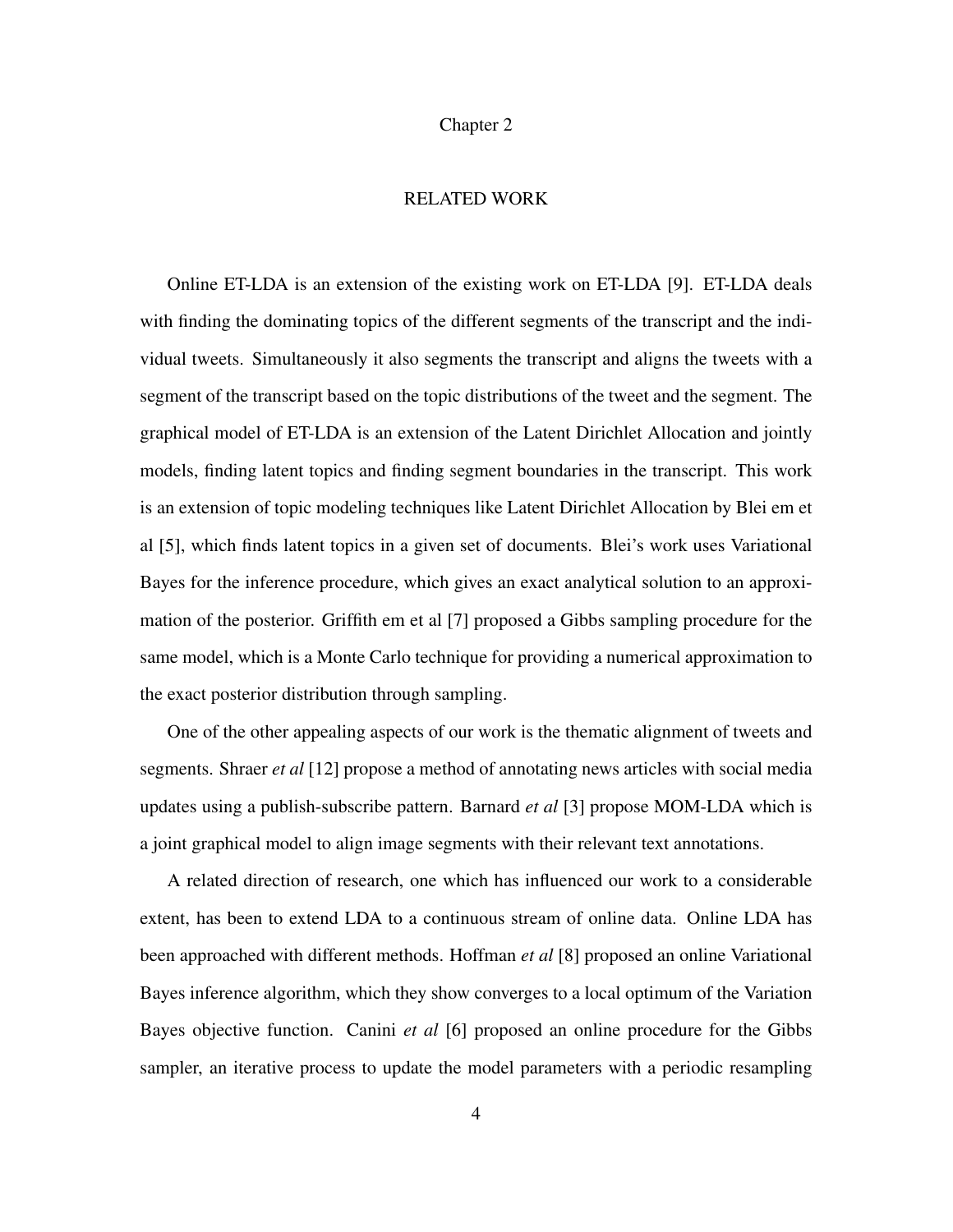of a subset of the old data. It had results comparable to the batch Gibbs sampler. There has also been research to extend Latent Dirichlet Allocation to short texts such as tweets. Sahami and Heilman in [11] propose a method of augmenting the tweets which has been used in this thesis.

ET-LDA by Hu *et al* [9] jointly models the problems of text segmentation and finding topic distributions to find the segment boundaries, topic distribution and the tweet transcript alignment, but does it with offline data. But an expectation of the model is to have the whole transcript and the twitter corpus beforehand to run the inference algorithm. In this thesis we propose an algorithm to do the inference with an online stream of twitter data.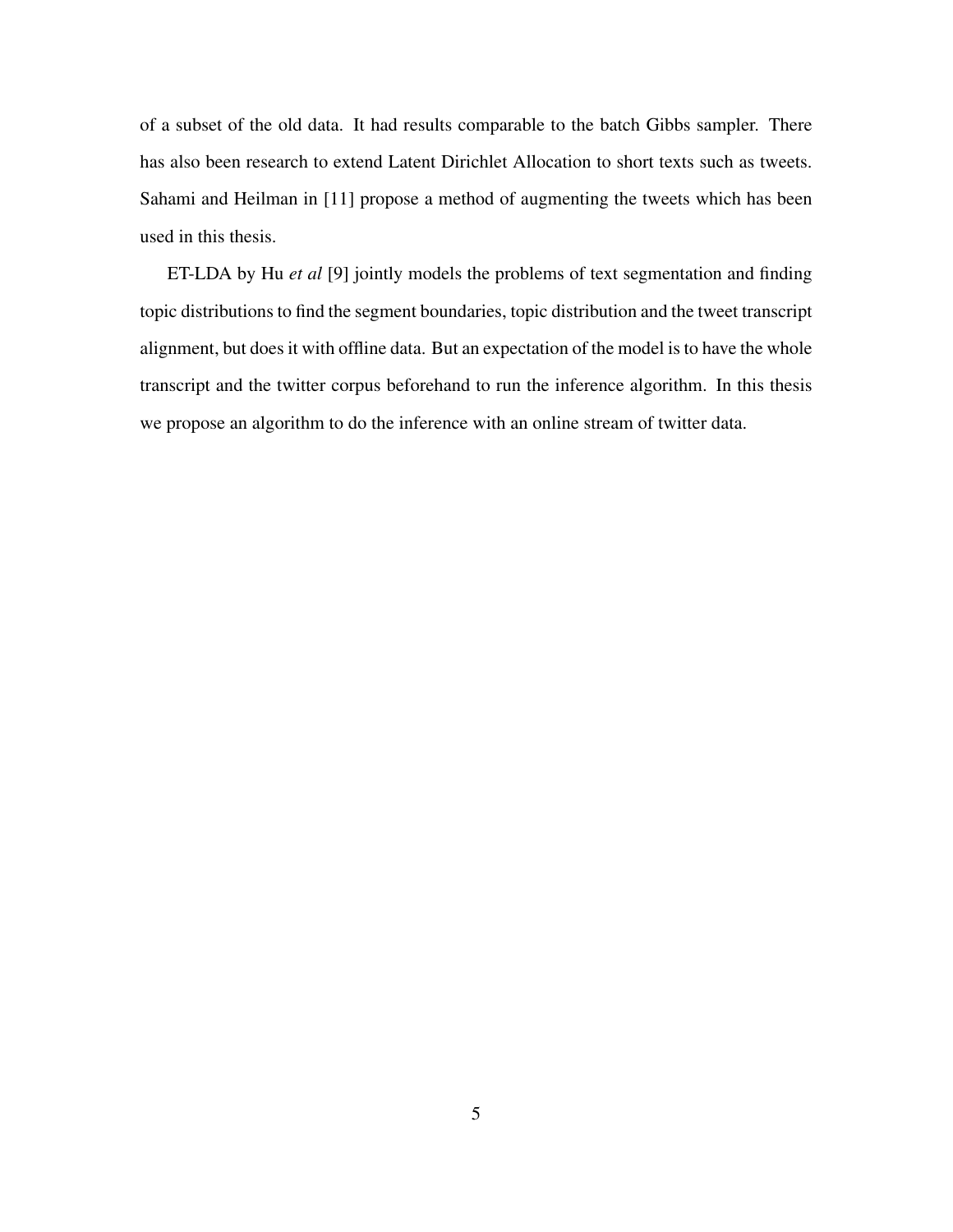### Chapter 3

#### ET-LDA OVERVIEW

This chapter gives a brief overview of ET-LDA [9]. ET-LDA is a joint topic model to segment the transcript and align the tweets with transcript segments based on the similarity of their topics.

The graphical model of the ET-LDA is shown in Figure 3.1 and the symbol description are shown in Figure 3.2



Figure 3.1: Graphical Model for ET-LDA

The generative story of the ET-LDA has been outlined in Algorithm 2. Conceptually ET-LDA tries to jointly model the event and the tweet, with the assumption that the event influences the topics of the tweets. It is also assumed that a given tweet can be associated with any segment of the event transcript, and is not restricted by any time window. Also tweets could be a specific tweet, meaning the subject matter of the tweet is pertaining to one particular segment of the transcript, or it could be a general tweet, meaning the content of the tweet is about the whole event in general. ET-LDA also segments splits the transcript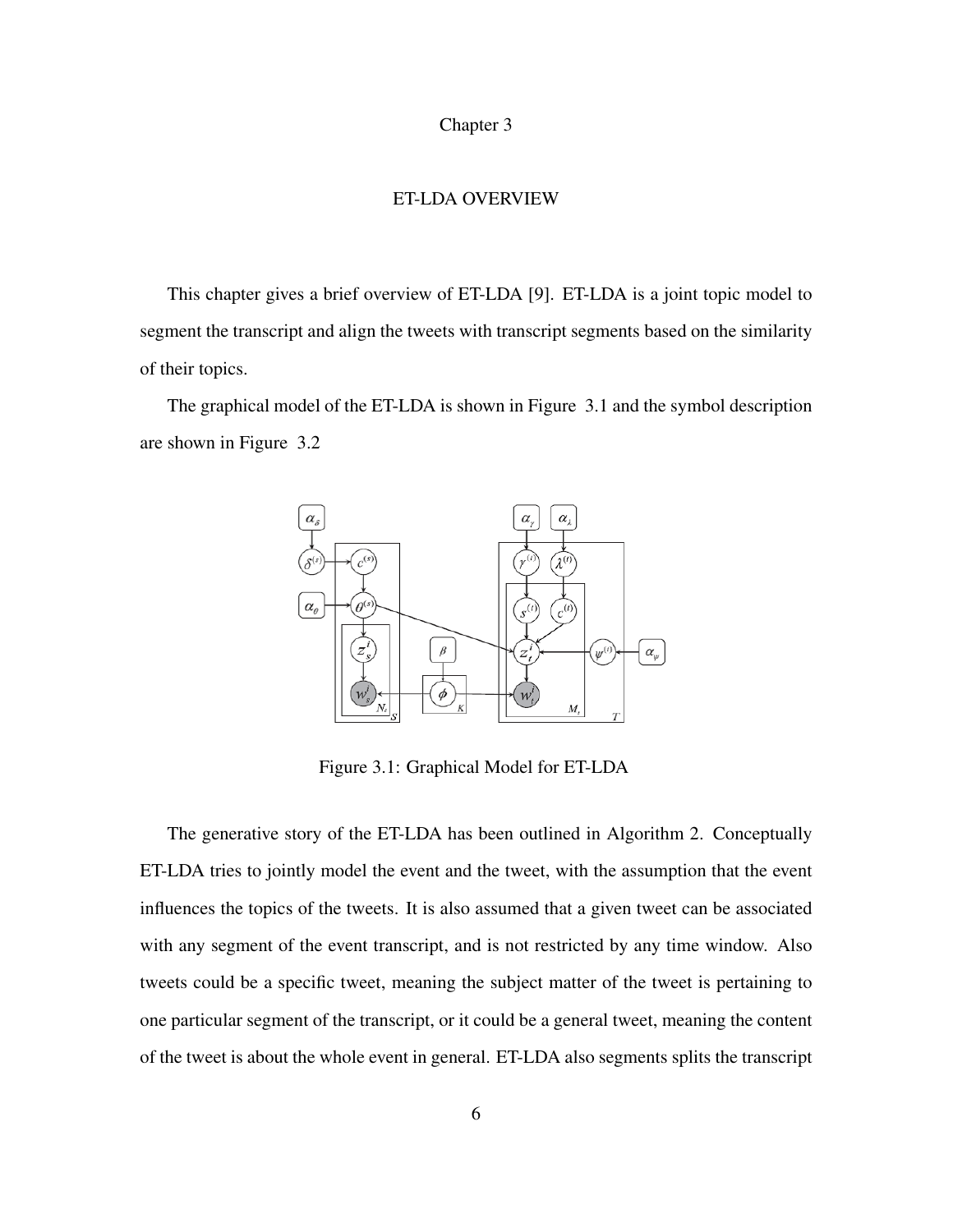| <b>Notation</b>         | Description                                            |  |
|-------------------------|--------------------------------------------------------|--|
| S                       | a set of paragraphs in the event's transcript          |  |
| $N_{\rm s}$             | the number of words in paragraph s                     |  |
| $\overline{T}$          | a set of tweets associated with the event              |  |
| $M_t$                   | the number of words in tweet $t$                       |  |
| $\theta^{(s)}$          | topic mixture of the specific topics from              |  |
|                         | a paragraph $s$ of the event                           |  |
| $\overline{\psi^{(t)}}$ | topic mixture of the general topics from               |  |
|                         | tweets corpus                                          |  |
| $\delta^{(s)}$          | parameter for choosing to draw topics                  |  |
|                         | in paragraph s from $\theta^{(s)}$ or $\theta^{(s-1)}$ |  |
| $c^{(s)}$               | indicates whether the topic of a paragraph             |  |
|                         | is drawn from current or previous segment's topics.    |  |
| $\lambda^{(t)}$         | parameter for choosing to draw topics                  |  |
|                         | in t from $\theta$ or $\psi$                           |  |
| $c^{(t)}$               | indicates whether the topic of a tweet                 |  |
|                         | is drawn from specific or general topics               |  |
| $s^{(t)}$               | a referred segment, to which a specific topic          |  |
|                         | in a tweet is associated                               |  |
| $W_S, W_t$              | words in event's transcript, tweets, respectively      |  |
| $z_s, z_t$              | topic assignments of words in event,                   |  |
|                         | tweets, respectively.                                  |  |
| $\alpha, \beta$         | Dirichlet/beta parameters of the                       |  |
|                         | Multinomial/Bernoulli distributions                    |  |

Figure 3.2: Symbol Description for ET-LDA Graphical Model

into sequential segments with each segment covering a particular set of topics. The latent variables of the model inferred using approximate techniques like Markov Chain Monte Carlo.

#### 3.1 Gibbs Sampling

Gibbs sampling also called Markov Chain Monte Carlo is used when the joint distribution is not known explicitly or it is hard to sample from it directly, but the conditional distribution of each variable is known and we can sample from these conditional distributions[2]. Gibbs sampling is only applicable when the random variable  $X$  has atleast two dimensions, i.e. each point x is actually  $x = \langle x_1, x_2, ..., x_3 \rangle$  with  $k > 1$ .

The basic idea behind Gibbs sampling is that instead of probabilistically picking the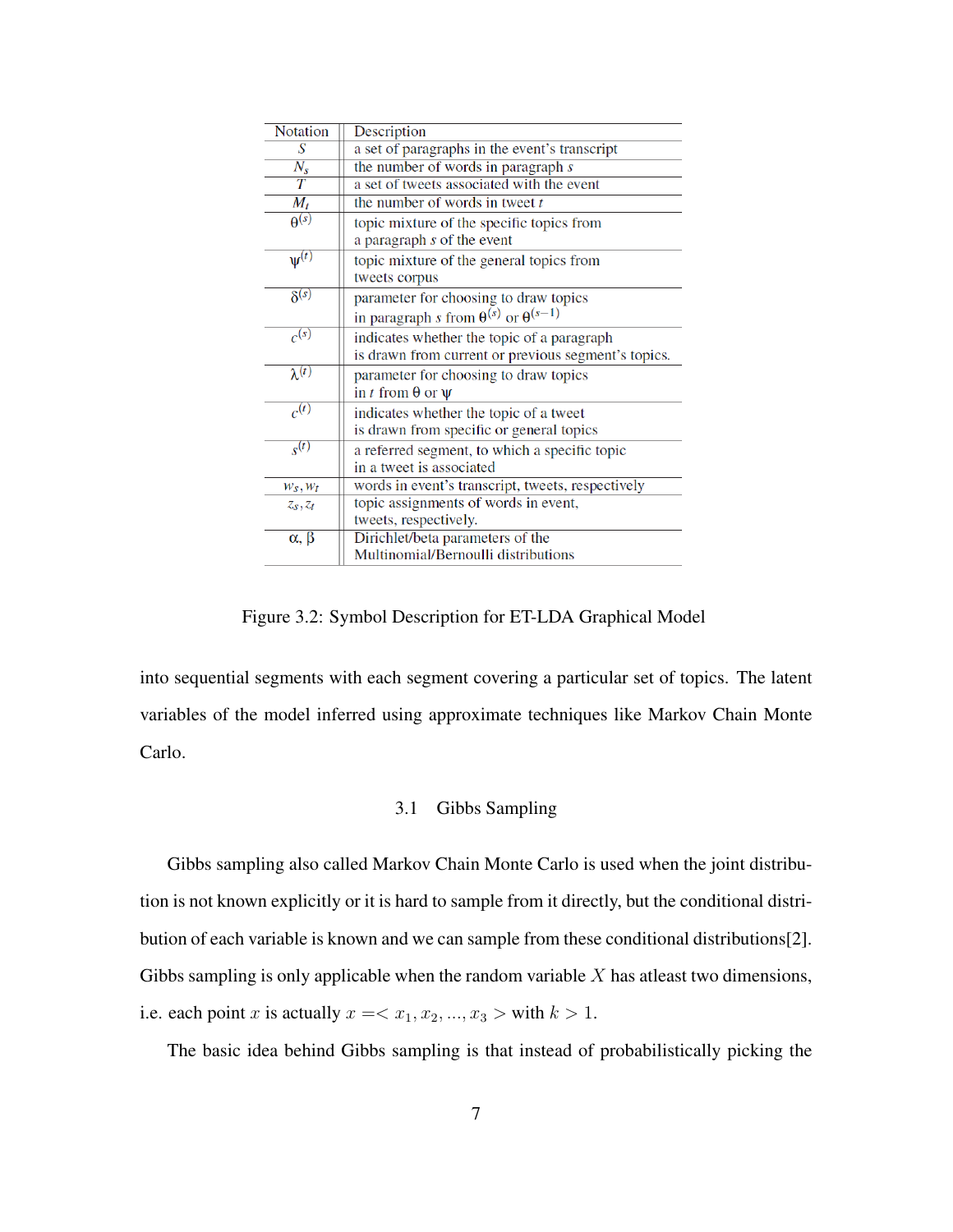Algorithm 1 Generative Model of ET-LDA

|     | 1: for every para $s \in S$ do                                                |
|-----|-------------------------------------------------------------------------------|
| 2:  | draw a segment choice indicator $c^{(s)} \sim Bernoulli(\delta^{(s)})$        |
| 3:  | if $c^{(s)} = 1$ then                                                         |
| 4:  | draw a topic mixture $\theta^{(s)} \sim Dirichlet(\alpha_{\theta})$           |
| 5:  | else                                                                          |
| 6:  | draw a topic mixture $\theta^{(s)} \sim \delta(\theta^{(s-1)}, \theta^{(s)})$ |
| 7:  | end if                                                                        |
| 8:  | <b>for</b> each word $w_s^i \in s$ <b>do</b>                                  |
| 9:  | draw a topic $z_s^i \sim Multinomial(\theta^{(s)})$                           |
| 10: | draw a word $w_s^i \sim \phi_{z_s^i}$                                         |
| 11: | end for                                                                       |
|     | $12:$ end for                                                                 |
|     | 13: for every tweet $t \in T$ do                                              |
| 14: | <b>for</b> each word $w_t^i \in t$ <b>do</b>                                  |
| 15: | draw a topic changing indicator $c^{(t)} \sim Bernoulli(\lambda^{(t)})$       |
| 16: | if $c(t) = 1$ then                                                            |
| 17: | draw a topic mixture $\psi^{(t)} \sim Dirichlet(\alpha_{\psi})$               |
| 18: | draw a general topic $z_t^i \sim Multinomial(\theta^{(s)})$                   |
| 19: | else                                                                          |
| 20: | draw a para indicator $s \sim Categorical(\gamma^{(t)})$                      |
| 21: | draw a specific topic $z_t^i \sim Multinomial(\theta^{(s)})$                  |
| 22: | end if                                                                        |
| 23: | end for                                                                       |
|     | $24:$ end for                                                                 |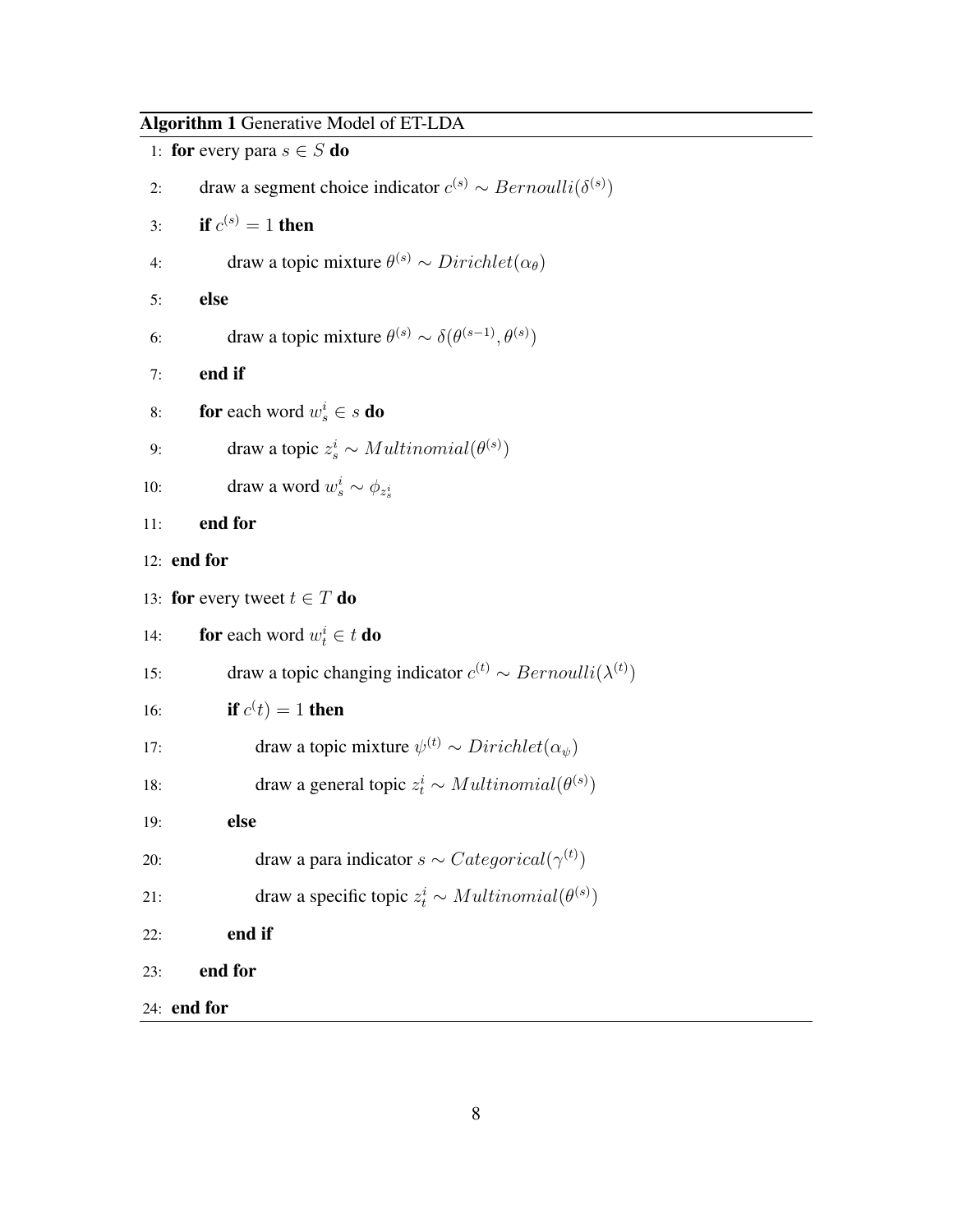value of the variable at the next time iteration  $x_{(t+1)}$  directly, we sample each of the k dimensions separately, conditioned on the other  $k - 1$  dimensions. Such a sequence of samples constitutes a Markov chain, and the stationary distribution of that Markov chain is the desired joint distribution [2]. The generic Gibbs Sampling algorithm is as shown in Algorithm 2.

| <b>Algorithm 2</b> Gibbs Sampling Algorithm                                                  |  |
|----------------------------------------------------------------------------------------------|--|
| 1: $x^{(0)} = \langle x_1^{(0)}, x_2^{(0)}, \dots x_k^{(0)} \rangle$                         |  |
| 2: for t=1 to $T$ do                                                                         |  |
| for i=1 to k do<br>3:                                                                        |  |
| $x_i^{(t+1)} \sim P(X_i   x_1^{(t+1)}, , x_{i-1}^{(t+1)}, x_{i+1}^{(t)}, , x_k^{(t)})$<br>4: |  |
| end for<br>5:                                                                                |  |
| $6:$ end for                                                                                 |  |

Sampling the posterior distribution of a Bayesian network is specifically well suited to Gibbs Sampling, since Bayesian networks are typically specified as a collection of conditional distributions.

### 3.2 Collapsed Gibbs Sampling

A collapsed Gibbs sampler means that we marginalize the joint distribution over one or more variables and then we sample from the distribution. For example if we have a distribution  $P(x, y, z)$  we can computer  $P(x, y)$  by summing over all possible values of z. Now though we have accounted for the variable  $z$  we do not have to deal with the complexities of manipulating it explicitly as a parameter for every iteration of the sampling process. If  $z$ , instead of a discrete variable is a continuous variable then we will be integrating over all values of  $z$  instead of summing. Also if we are using conjugate priors, with distributions belonging to the same exponential family, which we do both in LDA and ET-LDA,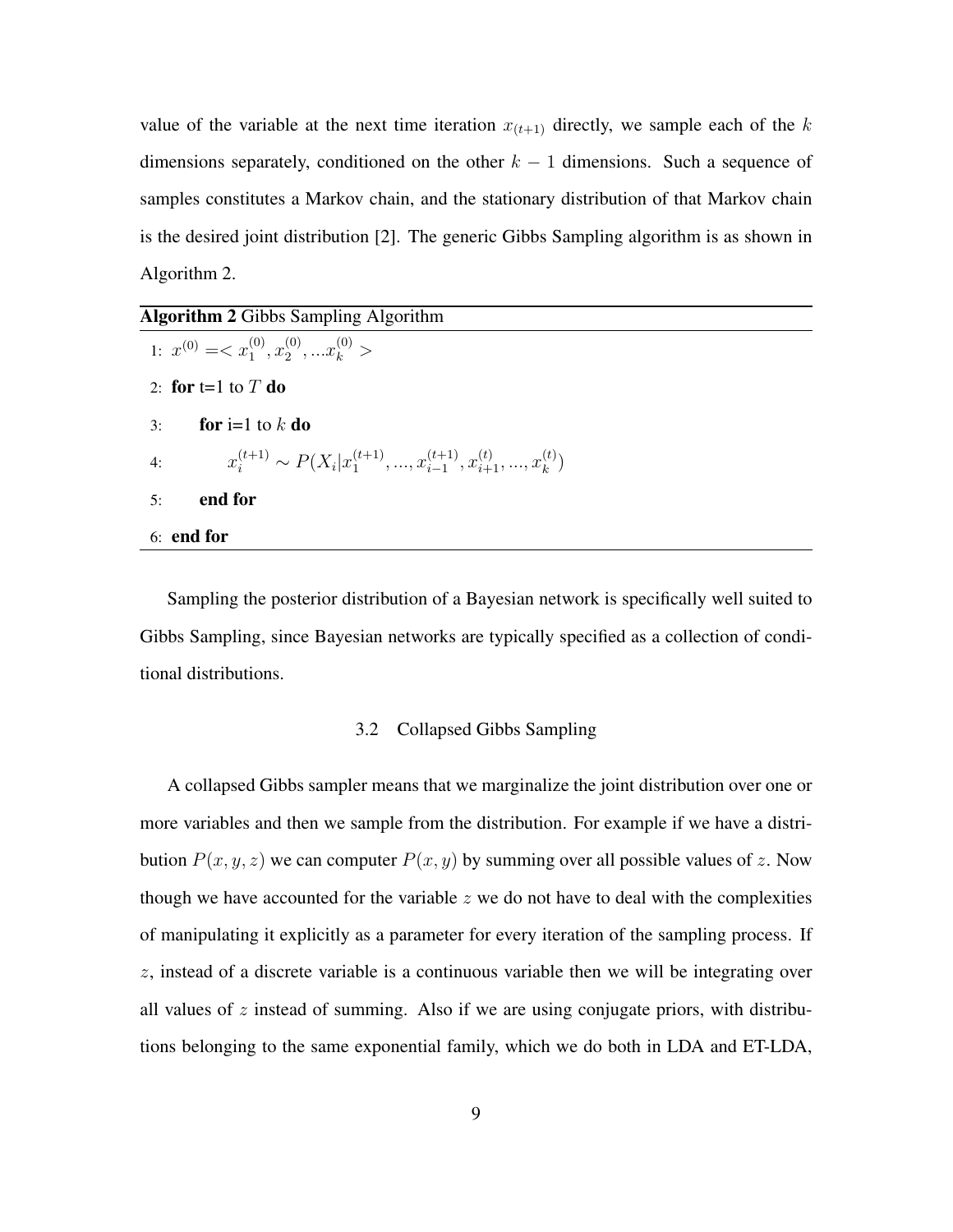then the inference rules for the Gibbs sampler will become considerably simpler by using a collapsed Gibbs sampling, where we integrate out the conjugate prior, as opposed to just Gibbs sampling[10].

# 3.3 Batch Inference

The batch inference is shown in Algorithm 3. In batch inference we require the Gibbs sampler to read the entire data into the memory and iteratively run the Gibbs sampler over the entire dataset for every iteration. The symbol descriptions for the algorithm is given in Figure 3.2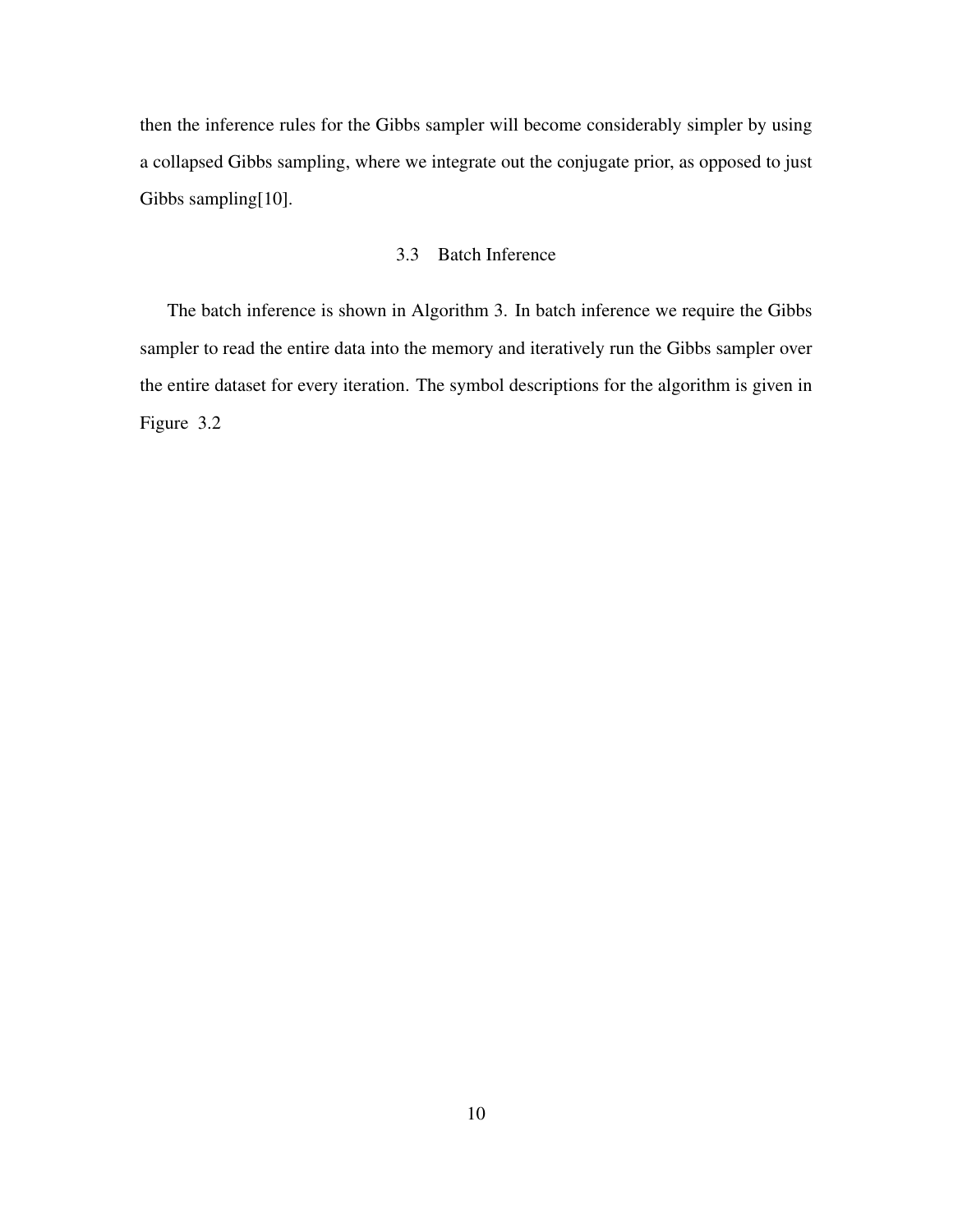### Algorithm 3 Online Gibbs Sampling Algorithm for ET-LDA

- 1: *Randomly assign the topic indicators*  $z_{s,N}$  *and*  $z_{t,N} \sim \{1,2,3,...,k\}$  *and the segment indicators*  $c_t$ ,  $c_S$ ,  $s_t$
- 2: for  $t = 1$  to  $T$  do
- 3: **for** every para p in transcript S **do**
- 4: *// Sample the segment indicator for every para p to decide if the para will begin a new segment or it will continue in the previous segment*

5: 
$$
c_s \sim P(c_s|c_{-(s,i)}, c_t, w_s, w_t, z_s, z_t, s_t)
$$

6: *// Sample topic indicator for every word i in the current paragraph*

7: 
$$
z_{s,i} \sim P(z_{s,i}|z_{-(s,i)}, z_t, w_s, w_t, c_s, c_t, s_t)
$$

- 8: *// Update the distributions*  $\theta^{(s)}$ ,  $c^{(s)}$ ,  $\phi$  based on the new topic assignments
- 9: end for
- 10: **for** word i in all tweets **do**
- 11: *// Sample the general/specific distribution indicator*

12: 
$$
c_t \sim P(c_{(t,i)}|c_{-(t,i)}, c_s, w_s, w_t, z_s, z_t, s_t)
$$

13: *// Sample the segment indicator for the specific distribution conditioned on*  $c_t$ 

14: 
$$
s_t \sim P(s_t | s_{-(t,i)}, c_t, c_s, w_t, w_s, z_t, z_s)
$$

15: *// Sample the topic indicator for the word*

16: 
$$
z_t \sim P(z_{t,i}|z_{-(t,i)}, z_s, w_s, w_t, c_s, c_t, s_t)
$$

- 17: *<i>// Update the distributions*  $\psi^{(t)}$ ,  $\lambda^{(t)}$ ,  $\gamma^{(t)}$ ,  $\phi$  based on the new topic assignments
- 18: end for
- 19: end for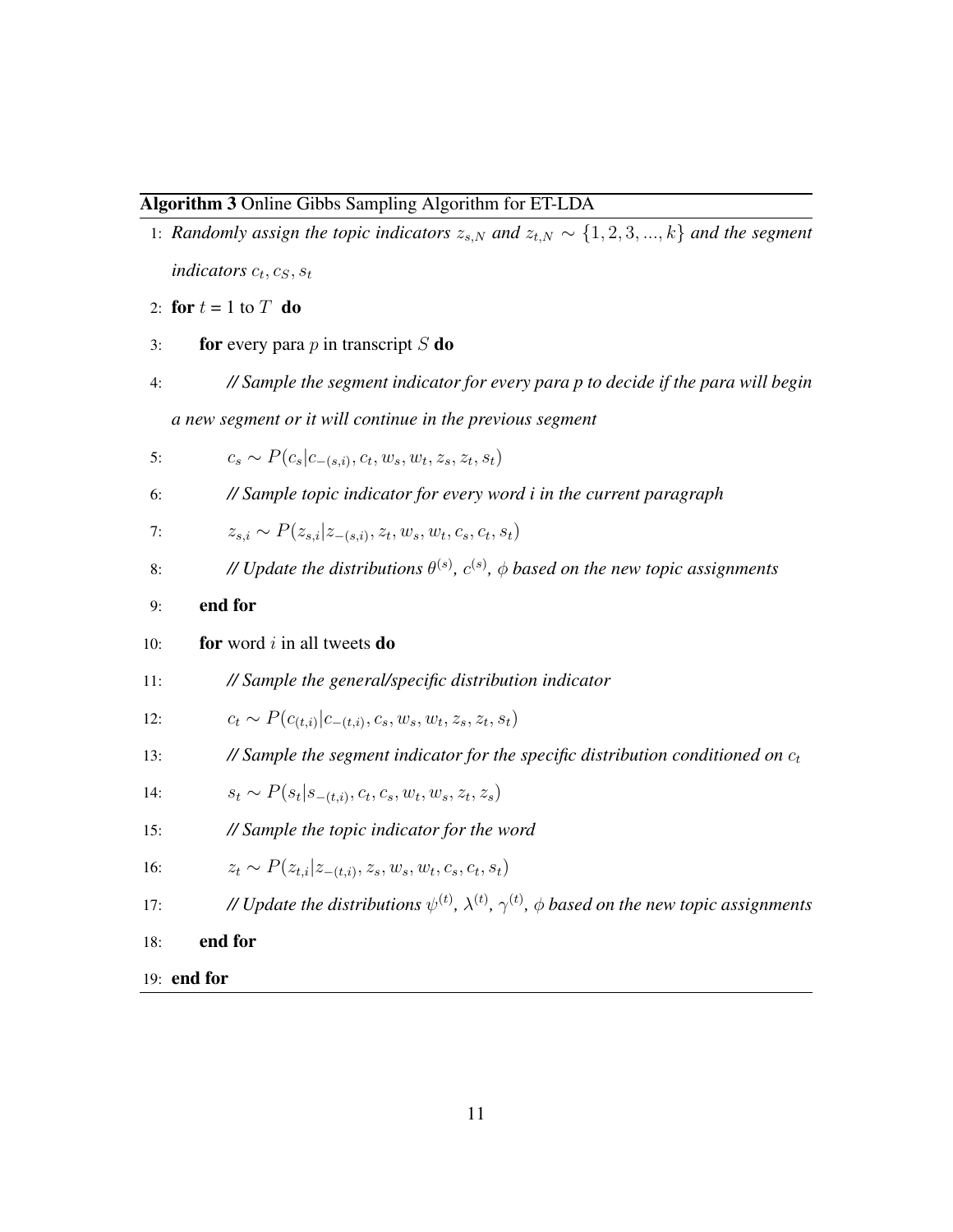### Chapter 4

### ONLINE INFERENCE

In the previous chapter we gave a basic overview of the ET-LDA for learning the segmentation of the transcript, the topic distributions of the segments and tweets, and the transcript-tweet alignment. But the batch inference procedure for ET-LDA does not provide us with a way of inferring the above latent variables with online data. It does not provide us a way of updating our latent variables in the light of new data.

In this chapter we outline the online inference algorithm that we developed to handle a continuous stream of data.

## 4.1 Sampling Algorithm

The online inference algorithm updates the latent variables of the graphical model in the light of new data without going through all the past data. The assumption with the proposed algorithm is that the event transcript is available beforehand but the twitter stream arrives online. We obtain new tweets with each iteration of the time.

The basic idea of the algorithm is, at each iteration we run the Gibbs sampler assuming the transcript and the tweets that have arrived at that particular iteration as the whole dataset. But as this forms a very small subset of the entire dataset, our estimate of the latent distributions are bound to be off by a margin that is not insignificant. To offset this we periodically reassign topic and segment indicators for a subset of the past tweets. If this reassignment of topic and segment indicators are done often enough then the latent variables being inferred will converge to the true distribution [6].

In fact re-assigning the topics to past data too often and to the whole dataset rather than a subset of the dataset will be like running the batch algorithm over and over again. But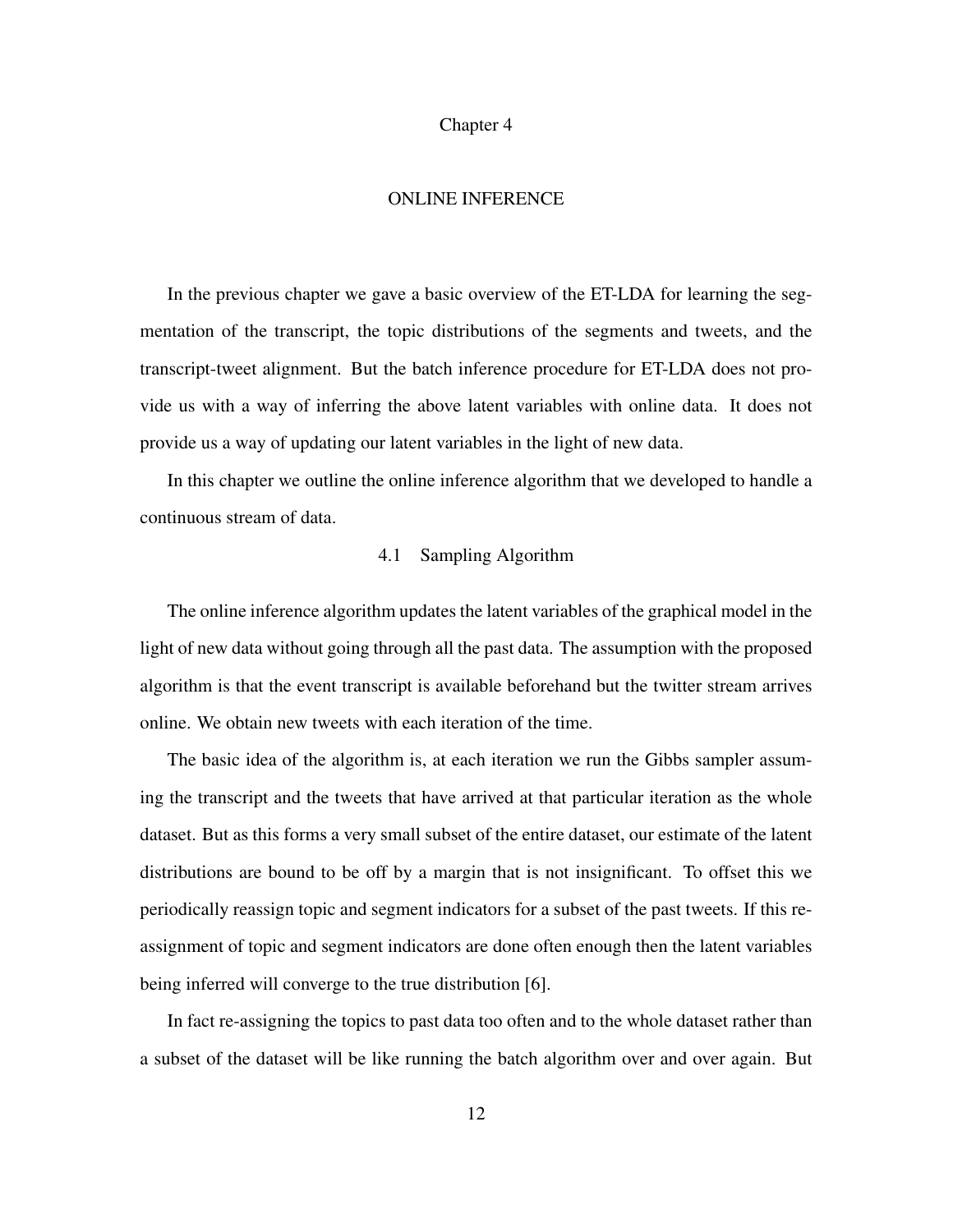this would not be optimal performance, hence our online inference algorithm avoids this pitfall at the same time is able to converge to the true latent distribution values. The Online inference procedure is outlined in Algorithm 1

The following table gives a description of the different symbols used in the update rules.

| $n_{sw}^k$   | Number of time topic $k$ is assigned to word w in event transcript          |  |
|--------------|-----------------------------------------------------------------------------|--|
| $n^k_{tw}$   | Number of times topic k is assigned to word w in tweets                     |  |
| $n_k^{S_i}$  | Number of times topic k appears in segment $S_i$                            |  |
| $nt_k^{S_i}$ | Number of times topic k appears in tweets that align with segment $S_i$     |  |
| $n_k^i$      | Number of times topic k appears in general distribution                     |  |
| $M_t^0$      | Number of words that belong to a specific distribution in tweet $t$         |  |
| $M_t^1$      | Number of words that belong to a general distribution in tweet $t$          |  |
| $n_s^i$      | Number of times segment $s$ is referred to in tweet $t$                     |  |
| $S^1_s$      | Number of times the paragraph topic changes, i.e. number of times $c_s = 1$ |  |
| $S_s^0$      | Number of times the paragraph topic changes, i.e. number of times $c_s = 0$ |  |

We will now elaborate on each of the update rules and how we will sample from each of the probability distribution.

The following rule determines the binomial distribution from which we will sample to determine if we are to start a new segment in the event transcript or will we continue with the same distribution as previous paragraph. The distribution is sampled for every paragraph of the transcript. If  $c_s$  is 0 then it will merge into the same segment as the last paragraph and if it is 1 then it will branch off to begin a new segment with its own topic distribution.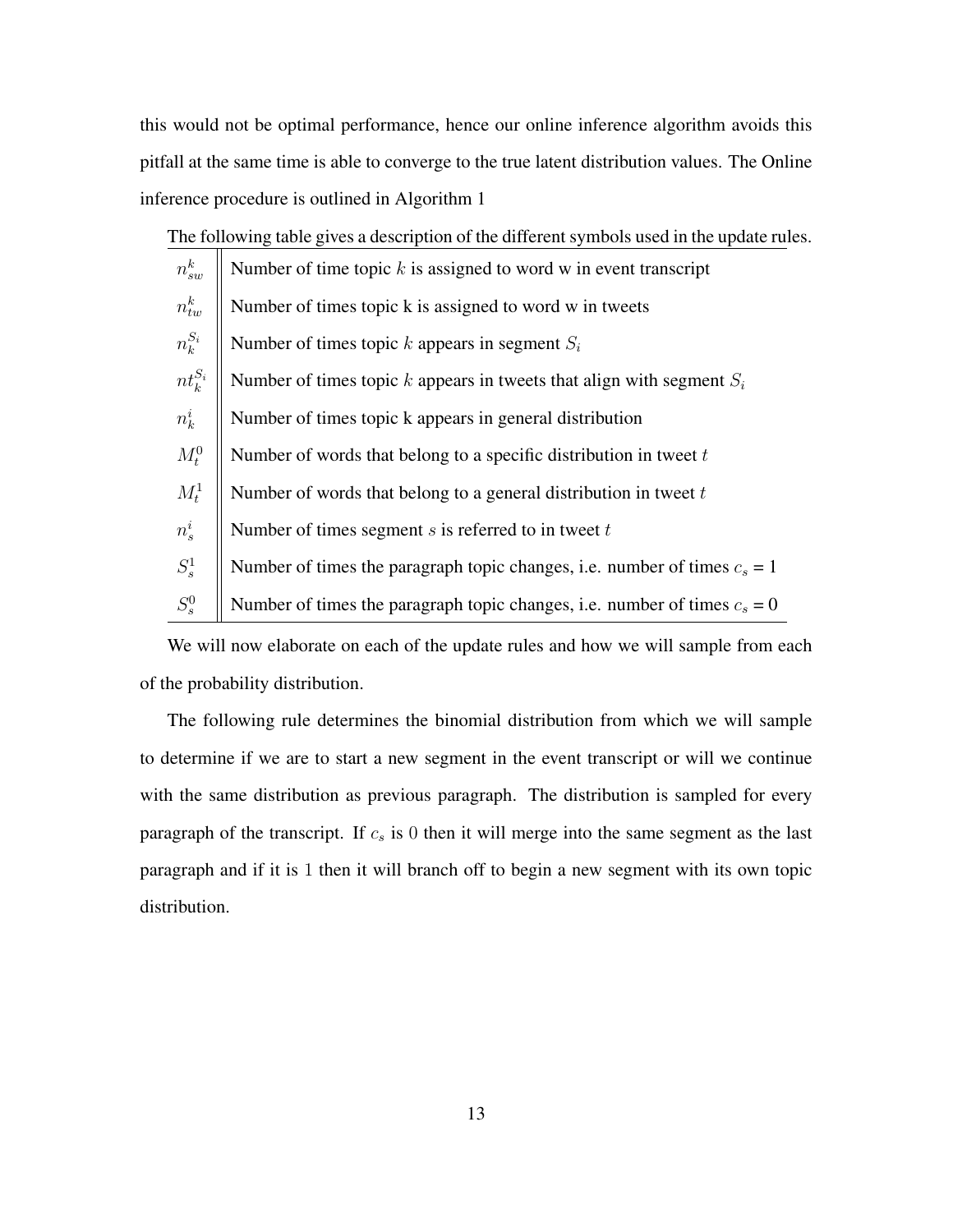## Algorithm 4 Online Gibbs Sampling Algorithm for ET-LDA

- 1: *Randomly assign the topic indicators*  $z_{s,N}$  *and*  $z_{t,N} \sim \{1,2,3,...,k\}$  *and the segment indicators*  $c_t$ ,  $c_S$ ,  $s_t$
- 2: for  $t = 1$  to  $T$  do
- 3: **for** every para p in transcript S **do**
- 4: *// Sample the segment indicator for every para p to decide if the para will begin a new segment or it will continue in the previous segment*

5: 
$$
c_s \sim P(c_s|c_{-(s,i)}, c_t, w_s, w_t, z_s, z_t, s_t)
$$

6: *// Sample topic indicator for every word i in the current paragraph*

7: 
$$
z_{s,i} \sim P(z_{s,i}|z_{-(s,i)}, z_t, w_s, w_t, c_s, c_t, s_t)
$$

- 8: *// Update the relevant distributions based on the new topic assignments*
- 9: end for
- 10: *Mark the current tweet for Re-sampling with probability( Rejuvenation)* 0.1
- 11: **for** word i in tweets of the current time epoch  $\bf{do}$
- 12: *// Sample the general/specific distribution indicator*

13: 
$$
c_t \sim P(c_{(t,i)}|c_{-(t,i)}, c_s, w_s, w_t, z_s, z_t, s_t)
$$

14: *// Sample the segment indicator for the specific distribution conditioned on*  $c_t$ 

15: 
$$
s_t \sim P(s_t | s_{-(t,i)}, c_t, c_s, w_t, w_s, z_t, z_s)
$$

16: *// Sample the topic indicator for the word*

17: 
$$
z_t \sim P(z_{t,i}|z_{-(t,i)}, z_s, w_s, w_t, c_s, c_t, s_t)
$$

- 18: *// Update the relevant distributions based on the new topic assignments*
- 19: end for
- 20: if *number of marked tweets crosses threshold* then
- 21: *Run the Gibbs sampler for the marked tweets*
- 22: *Clear all marked tweets*
- 23: end if
- 24: end for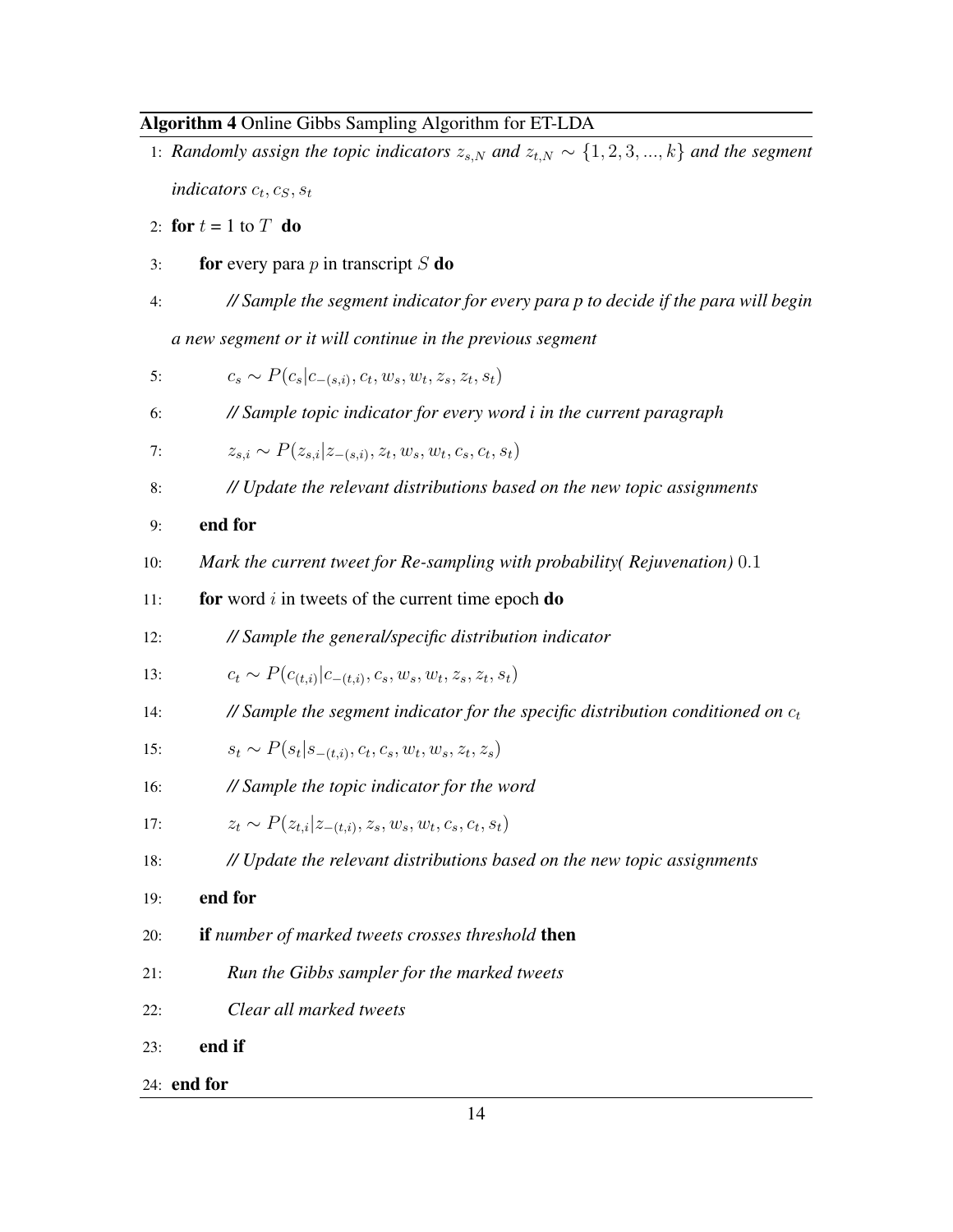$$
P(c_s|c_{-(s,i)}, c_t, w_s, w_t, z_s, z_t, s_t) \propto
$$
\n
$$
\begin{cases}\n\frac{S_s^0 + \alpha_\delta - 1}{S + 2\alpha_\delta - 1} \times \frac{n_s^{\mathcal{S}_i} + n t_s^{\mathcal{S}_i} + \alpha_\theta}{n_{(.)}^{\mathcal{S}_i} + n t_{(.)}^{\mathcal{S}_i} + K\alpha_\theta} & \text{if } c_s = 0 \\
\frac{S_s^1 + \alpha_\delta - 1}{S + 2\alpha_\delta - 1} \times \frac{\Gamma(K\alpha_\theta)}{\Gamma(\theta)^K} \times \frac{\prod_{k=1}^K \Gamma(n_k^{\mathcal{S}(s-1)} + n t_k^{\mathcal{S}(s-1)} + \alpha_\theta)}{\Gamma(n_{(.)}^{\mathcal{S}(s-1)} + n t_{(.)}^{\mathcal{S}(s-1)} + K\alpha_\theta)} \times \frac{\prod_{k=1}^K \Gamma(n_k^{\mathcal{S}(s)} + n t_k^{\mathcal{S}(s)} + \alpha_\theta)}{\Gamma(n_{(.)}^{\mathcal{S}(s)} + n t_{(.)}^{\mathcal{S}(s)} + K\alpha_\theta)} & \text{if } c_s = 1\n\end{cases}
$$
\n
$$
(4.1)
$$

$$
P(z_{s,i}|z_{-(s,i)}, z_t, w_s, w_t, c_s, c_t, s_t) = \frac{n_{sw}^k + n_{tw}^k + \beta - 1}{n_{s(.)}^k + n_{t(.)}^k + W\beta - 1} \times \frac{n_{k}^{S_i} + nt_{k}^{S_i} + \alpha_{\theta} - 1}{n_{(.)}^{S_i} + nt_{(.)}^{S_i} + K\alpha_{\theta} - 1}
$$
\n(4.2)

Intuitively, formula 2 can be seen as product of two probabilities, the left term represents the probability of word w having topic  $k$ , the right component is about the probability of topic k appearing in that segment. The product of the two will give us the probability of topic  $k$  being assigned to word  $w$  which has occurred in segment  $s$ .

$$
P(z_{t,i}|z_{-(t,i)}, z_s, w_s, w_t, c_s, c_t, s_t) = \begin{cases} \frac{n_{sw}^k + n_{tw}^k + \beta - 1}{n_{s(\cdot)}^k + n_{t(\cdot)}^k + W\beta - 1} \times \frac{n_{s}^{S_i} + n_{ts}^{S_i} + \alpha_{\theta} - 1}{n_{(\cdot)}^S + n_{t(\cdot)}^S + K\alpha_{\theta} - 1} & \text{if } c_t = 0\\ \frac{n_{sw}^k + n_{tw}^k + \beta - 1}{n_{s(\cdot)}^k + n_{t(\cdot)}^k + W\beta - 1} \times \frac{n_{s}^k + \alpha_{\psi} - 1}{n_{(\cdot)}^k + K\alpha_{\psi} - 1} & \text{if } c_t = 1 \end{cases}
$$
(4.3)

The above update rule for assigning the topics to the different words of the tweet can be seen as follows - If tweet is a general tweet i.e.  $c_t = 1$ , the probability distribution for the topic indicator is a product of two expressions, the probability of a particular word  $w$  being assigned the topic  $k$  and the probability of topic  $k$  being in the general distribution. If the tweet were a specific tweet pointing to a segment s then the update rule is same as that of assigning a topic to a word in the segment  $s$  of the event transcript. This is not surprising as the topic distributions for the tweet and the segment would be the same if the tweet is aligning with that particular segment of the transcript.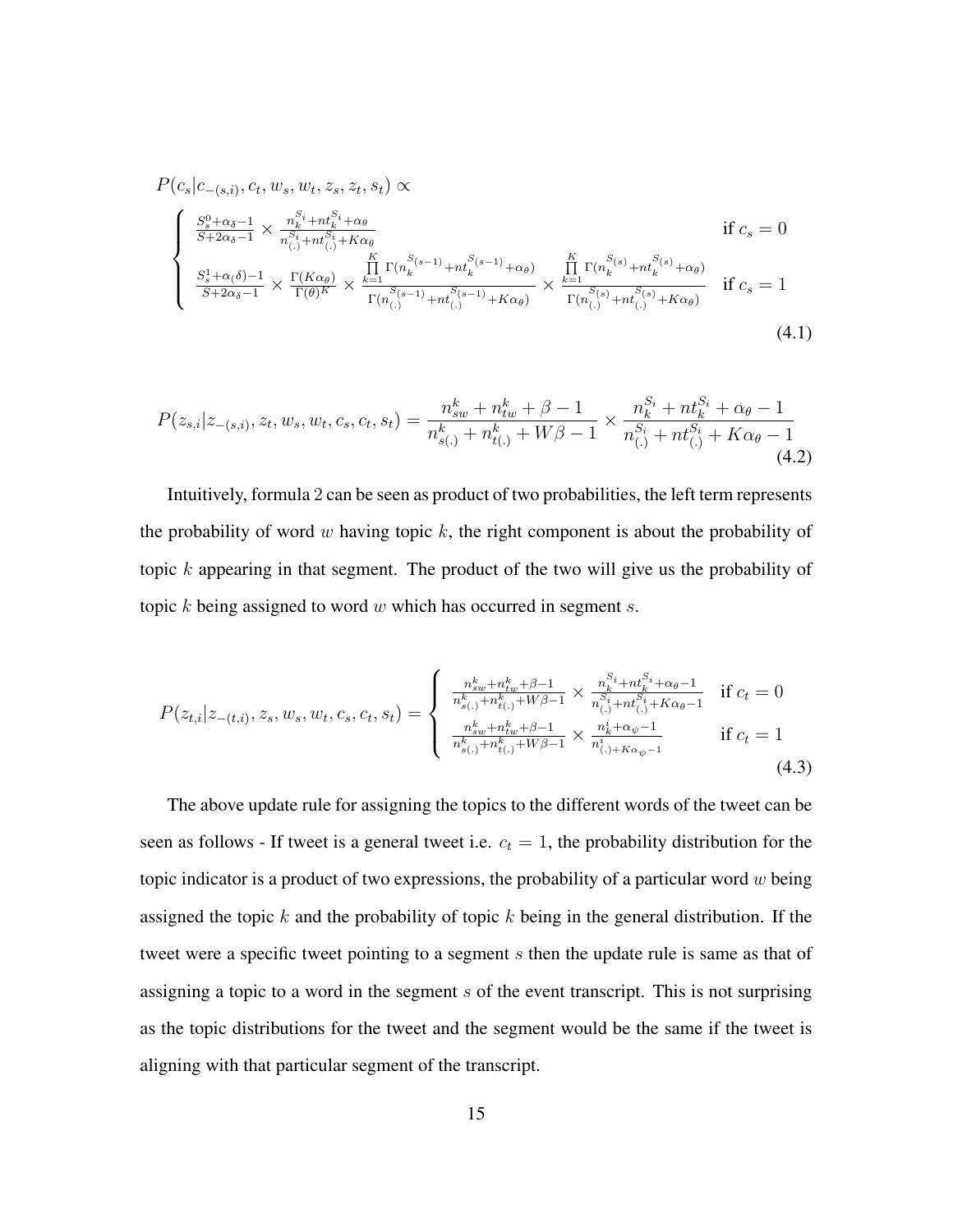We should note that the word counts in the matrix  $nt_k^{S_i}$ , which maintains a topic-wise and segment-wise word count of the twitter data, continuously increases as we see more data. Unlike the batch algorithm words are not just being reassigned to different topics but rather new words that are streaming in are being assigned topics and hence progressively increasing the word counts in our matrices.

Another, rather more interesting, point to note here is how Bayesian learning fits very well into online learning. The expressions that determine the probabilities of topic assignment to words in tweets, and the expression that determines the segment-tweet alignment are at first very strongly determined by the prior values that we assign, and as it progressively learns from data, we observe from the update rules that the posterior we obtain from a particular time step will act as the prior for the next time step.

$$
P(c_{(t,i)}|c_{-(t,i)}, c_s, w_s, w_t, z_s, z_t, s_t) = \begin{cases} \frac{M_t^0 + \alpha(\lambda_\lambda) - 1}{M_t + \alpha(\lambda_\gamma) + \alpha(\lambda_\psi) - 1} \times \frac{n_k^{S_i} + nt_k^{S_i} + \alpha_\theta - 1}{n_{(.)}^{S_i} + nt_{(.)}^{S_i} + K\alpha_\theta - 1} & \text{if } c_t = 0\\ \frac{M_t^1 + \alpha(\lambda_\lambda - 1)}{M_t + \alpha(\lambda_\gamma) + \alpha(\lambda_\psi) - 1} \times \frac{n_k^i + \alpha_\psi - 1}{n_{(.) + K\alpha_\psi - 1}^i} & \text{if } c_t = 1 \end{cases}
$$
(4.4)

The above rule is to determine of the new tweet that has arrived is a general or a specific tweet. Conditioned on the result of sampling from the above binomial distribution we either sample a topic from the general distribution or determine an aligning segment from the event transcript from the rule given below and sample a topic from the topic distribution of the corresponding segment.

$$
P(s_t|s_{-(t,i)}, c_t, c_s, w_t, w_s, z_t, z_s) = \frac{n_k^{S_i} + nt_k^{S_i} + \alpha_\theta - 1}{n_{(.)}^{S_i} + nt_{(.)}^{S_i} + K\alpha_\theta - 1} \times \frac{n_s^i + \alpha_\gamma - 1}{n_{(.)}^i + S\alpha_\gamma - 1}
$$
(4.5)

## 4.2 Implementation of the Inference Engine

The inference engine maintains two  $K \times N$  matrix( topics by words), one for the event transcript the other for the tweets. It also maintains a  $P \times K$  matrix to keep track of the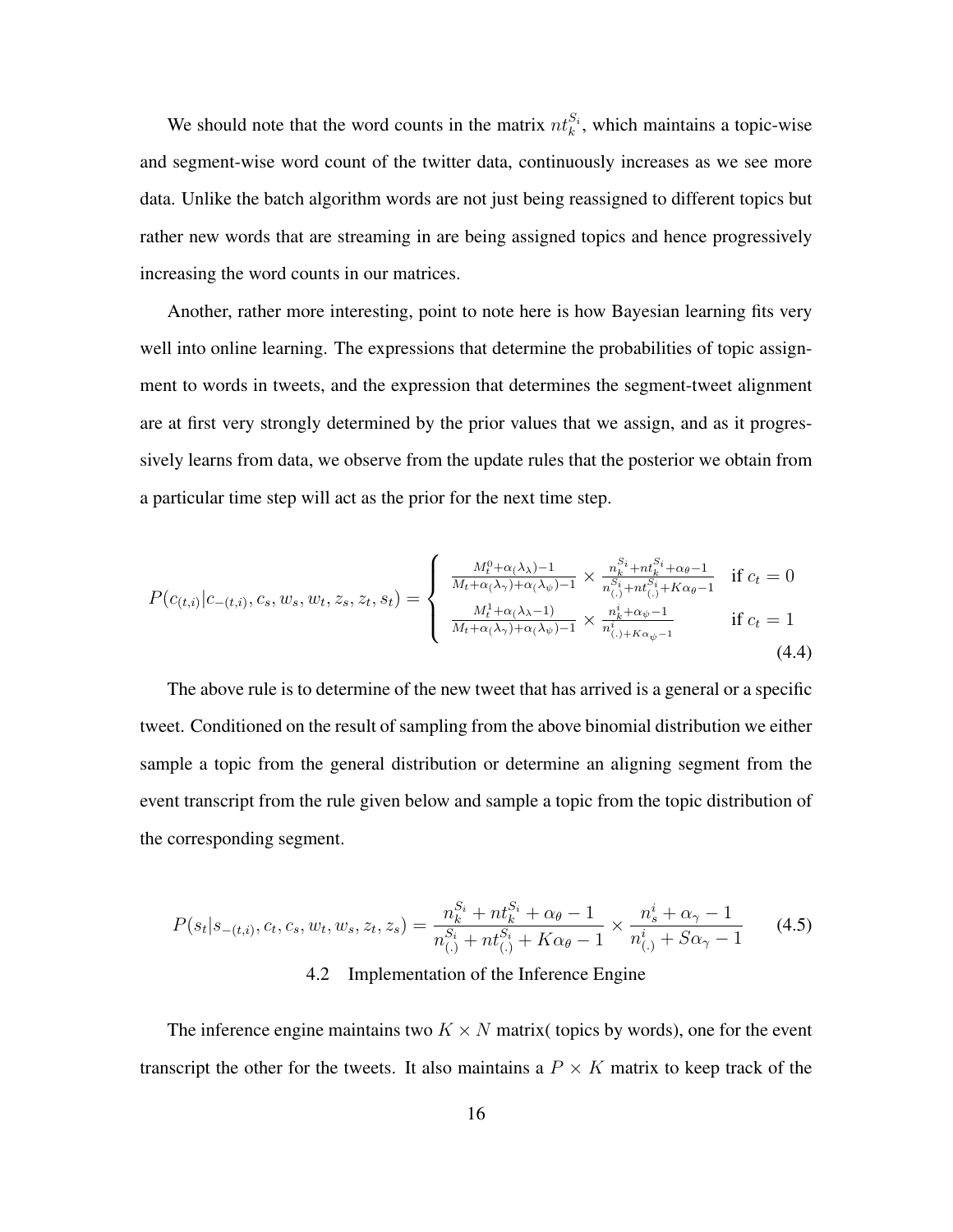para-topic word count and a  $P$  dimensional vector for maintaining the segment boundaries in the event. The two together can determine the various segment-topic distributions. The engine also keeps track of a  $T \times 2$  matrix to keep count of general and specific tweets. Also a 50 dimensional array that keeps track of the tweets that have been marked for re-sampling/rejuvenation is maintained. With these matrices and counts, we are able to determine all the latent distributions,  $\theta^{(s)}$ ,  $c^{(s)}$ ,  $s^{(t)}$ ,  $c^{(t)}$ ,  $\psi^{(t)}$  and  $\phi$ .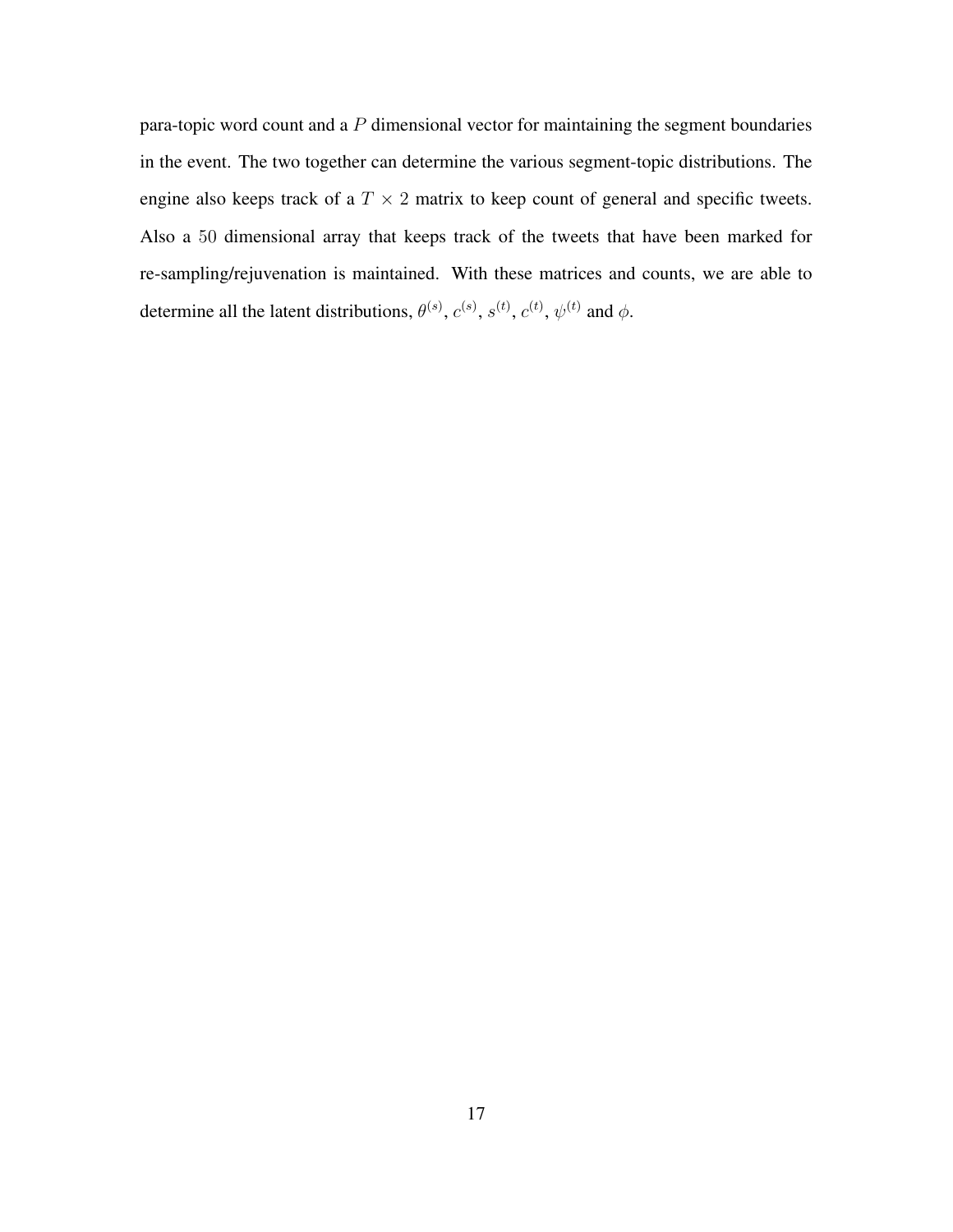#### Chapter 5

### EXPERIMENTS AND EVALUATION WITH REAL AND SYNTHETIC DATA

In this chapter we outline the experiments we ran and the evaluations we made. We will demonstrate that the latent variables of the graphical model such as the topics distributions and the segment indicators can be learnt efficiently from the online algorithm introduced in the previous chapter.

#### 5.1 Datasets

We used two datasets for our experiments, the Denver Debate dataset, mined from the twitter API, and a synthetic corpus that we generated, which consists of a synthetically generated event transcript and the tweets associated with it. The Denver debate data consists of tweets pertaining to the debate crawled from the twitter API, and the even transcript of the debate<sup>1</sup>. The transcript contains 360 paragraphs. A segment in a transcript can be one or more contiguous paragraphs. Both the transcript and the tweets were preprocessed to strip the text of all the stopwords, non-English words, punctuations and other miscellaneous words like retweets and hyperlinks to urls etc. Tweets are typically texts with very few words, and once we remove the stopwords and stem the existing text, we end up with even fewer words, and as shown by Tang et al in [13] topic modeling techniques like LDA do not work very well with short texts. To address this issue we augment the tweets with additional text by the method outlined by Sahami et al in [11].

The purpose of synthetic data is that, often there could be a dissonance between the generative model we have assumed and the real event. This could cascade and affect the

<sup>&</sup>lt;sup>1</sup>The event transcript was obtained from NYTimes at the following link, http://www.nytimes.com/2012/10/03/us/politics/transcript-of-the-first-presidential-debate-in-denver.html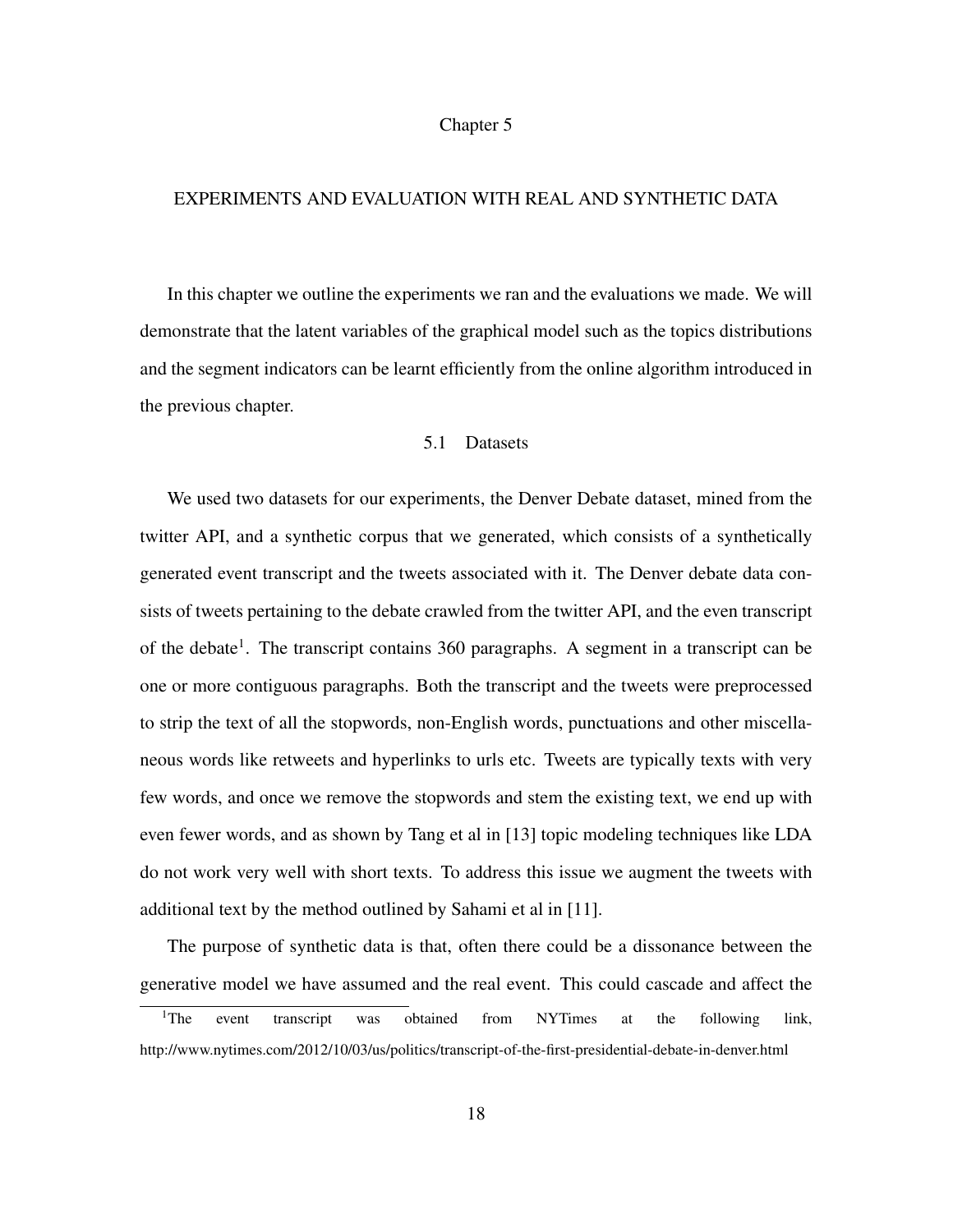accuracy of the inference algorithms that we are trying to evaluate. With synthetic data we will not have such issues and we can make a completely objective measure of the performance of the algorithm and we also get to observe the convergence of distributions more clearly and accurately.

The synthetic data was created using the generative model of ET-LDA. We took a dictionary of 5000 words and defined 10 multinomials over these words, which are the 10 topics of our data. A mixture of these topics defines a segment-topic distribution or a general distribution. These distributions were used to generate the event transcript and the tweet corpus.

The size of the generated transcript was 320 paragraphs which were divided into 10 segments and 10,000 tweets of 100 words each.

#### 5.2 Tuning the Hyper-parameters

In Bayesian statistics a hyperparameter is a parameter of the prior distribution. Tuning a hyperparameter usually involves choosing a hyperparameter that effectively captures the prior knowledge we have of the system and also improve the performance of the learning or inference algorithm. So the parameter of the prior dirichlet and beta distributions of the ET-LDA model become the hyperparameters of the model.

The hyperparameters of the ET-LDA model are  $\alpha_{\delta}$  and  $\alpha_{\lambda}$  for the beta priors  $\delta^{(s)}$  and  $\lambda^{(t)}$ ,  $\alpha_{\theta}$ ,  $\alpha_{\psi}$  and  $\beta$  for the dirichlet priors  $\theta^{(s)}$ ,  $\psi^{(t)}$  and  $\phi$ .

All the above hyperparameters are fractional parameters to symmetric priors with the exception of  $\alpha_{\lambda}$  which is an asymmetric prior to decide what fraction of the tweets are general and what are specific tweets. A very low fractional hyperparameter for a symmetric prior means that we expect the distribution to be very sparse. We do not expect each of the topics to contain all the words in the dictionary, hence we give a low value to the hyperparameter  $\beta$ .  $\alpha_{\delta}$  determines the binomial distribution  $c_t$  which decides the segment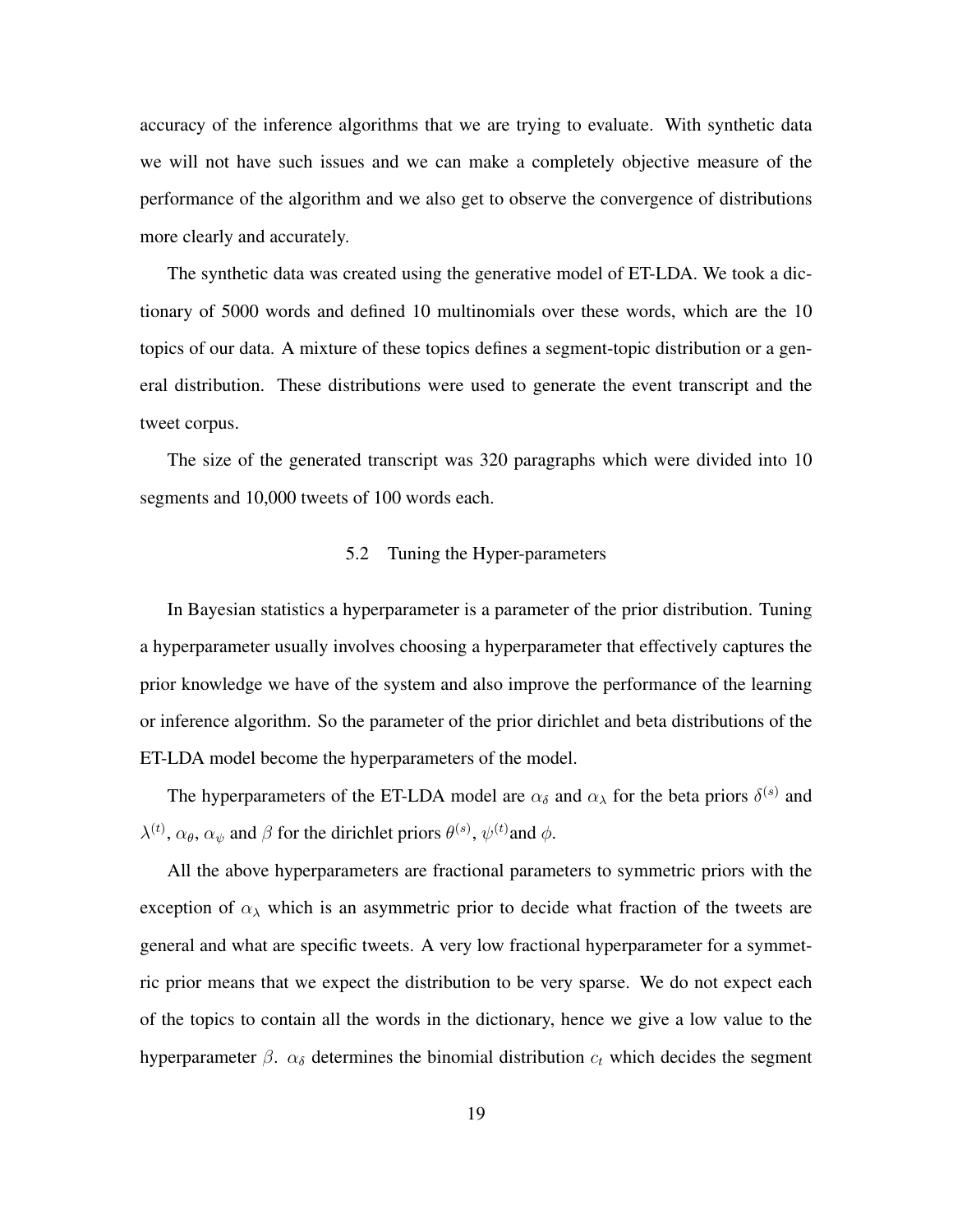boundaries for the event transcript, a low value for this beta prior ensures that segment boundaries do not get marked too often. Similar logic is followed for the other two dirichlet priors  $\alpha_{\psi}$  and  $\alpha_{\theta}$  which are the segment-topic distribution and the general distribution respectively. These distributions are probably not as sparse as the topic-word distribution, because the number of topics will always be considerably smaller than the number of words, nonetheless we give them fairly lower values because we do not expect a segment to contain too many topics. The exact values assigned to these parameters are mentioned in the evaluation section.

#### 5.3 Results

There are three main things we look to compare - the segmentation of the transcript, the segment distributions and topics discovered and the tweet-segment alignment. The evaluation techniques and baselines are different for each dataset due to the nature of the datasets. With the synthetic data we have the ground truth and we try to make to an objective evaluation of our algorithm, but with real data we use the batch inference algorithm as a baseline and we mainly use user evaluations for measuring the effectiveness of the algorithm.

### 5.3.1 Evaluation with Denver Debate Data

The parameter values for the number of topics  $K$  was 10 and parameter values for the prior dirichlet and beta distributions is as follows

 $\alpha_{\delta} = 0.1, \alpha_{\gamma} = 0.15, \alpha_{\lambda} = [0.3, 0.7], \alpha_{\theta} = 0.1, \alpha_{\psi} = 0.2, \beta = 0.01$ 

The system was run with the whole event transcript and 15,000 tweets with timestamps between October 3rd 9:00 pm to October 3rd 10:30 pm EDT.

Evaluating the transcript segmentation. We first measure the quality and effectiveness of online ET-LDA for the segmentation of the transcript using the two inference algorithms. A visualization of the results of the event segmentation are shown in Figure 5.1.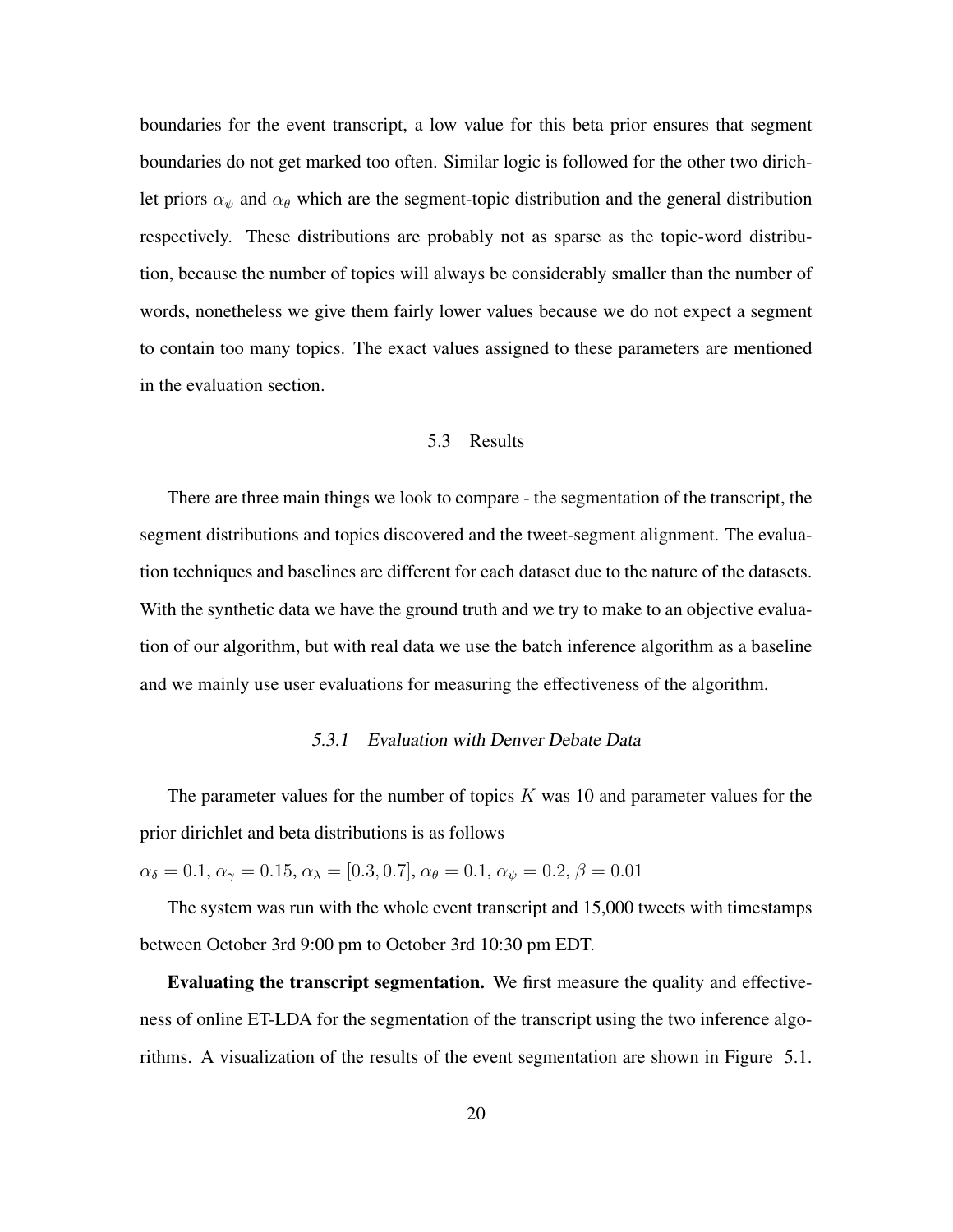We compare the segmentation we have obtained with the hand segmented transcript.  $P_k$ measure elaborated in [4], is the probability that a randomly chosen pair of words from the event transcript will be incorrectly separated by a hypothesized segment boundary. Hence, a lower  $P_k$  indicative of better agreement with the hand-segmentation hence more accurate.



Figure 5.1: Segmentation Boundaries of Denver Debate Transcript(A Lower  $P_k$  Values Indicates Better Agreement)

The ground truth against which the  $P_k$  values are measured is the hand segmented transcript. The results show that our online inference algorithm has performance comparable to the one achieved by the batch inference.

Topic Distributions. Next we study the topics extracted from the transcript-tweet corpus. The topics extracted from the online inference and baseline, batch inference, are shown in Table 5.1 and 5.2. The tables show the top words for the different topics from the online and batch inference respectively. Each of the topics have been labeled with a name which we believe captures the theme of the top words of that topic. The tables also shows two topics for each of the segments obtained from the segment-topic distribution of the two inference procedures. Table 5.3 shows the user evaluation of the segment-topic distributions obtained.

The user evaluation was done with six graduate students, not associated with the project.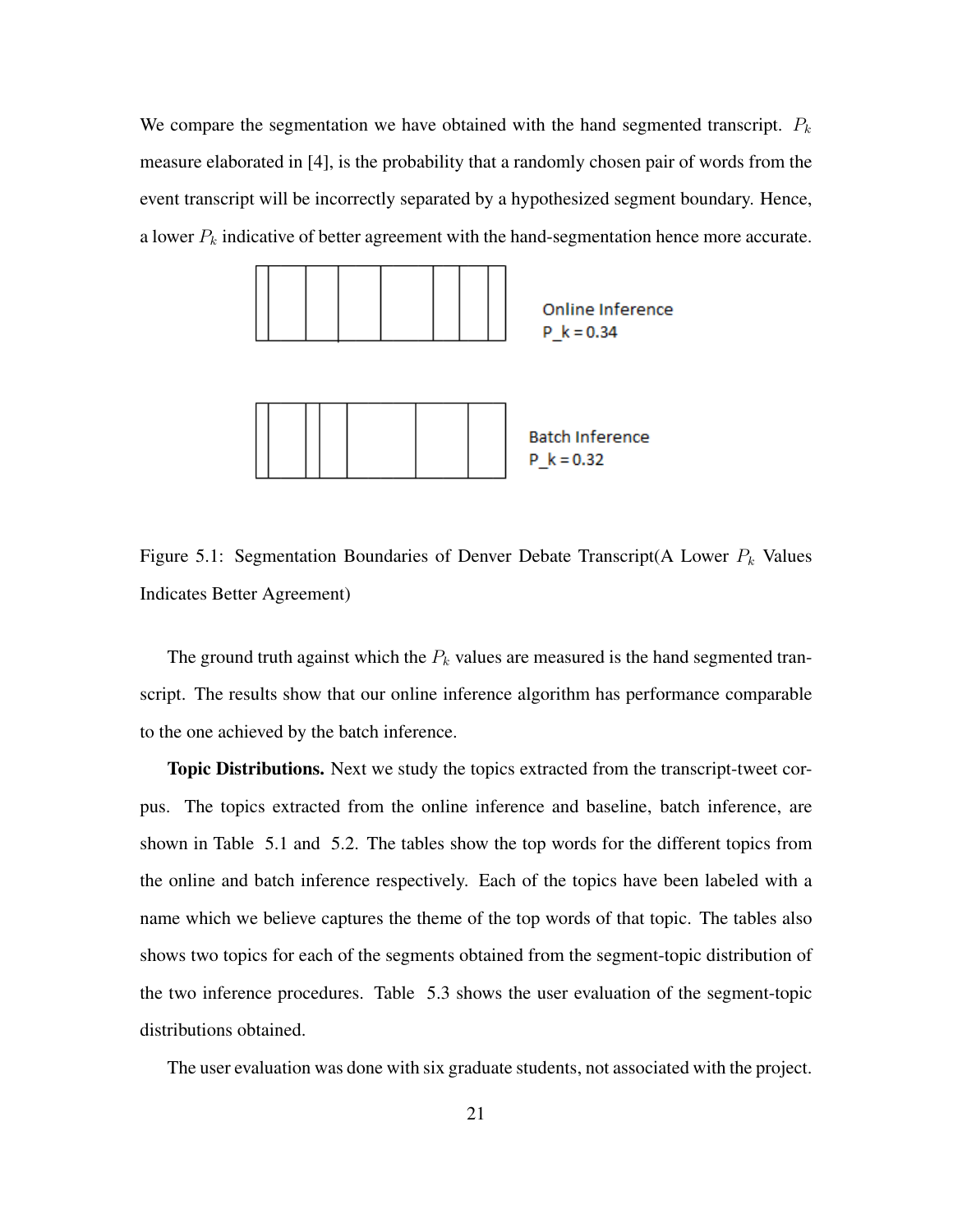The users were given a copy of the transcript, its segment boundaries, a brief summary of each of the segments, the inferred topic distributions of the segments and top five tweets that aligned with the respective segments. The users were asked to rate the topic relevance of each of the segments and the tweet-segment alignment on a scale of 1-5 with 5 being the best.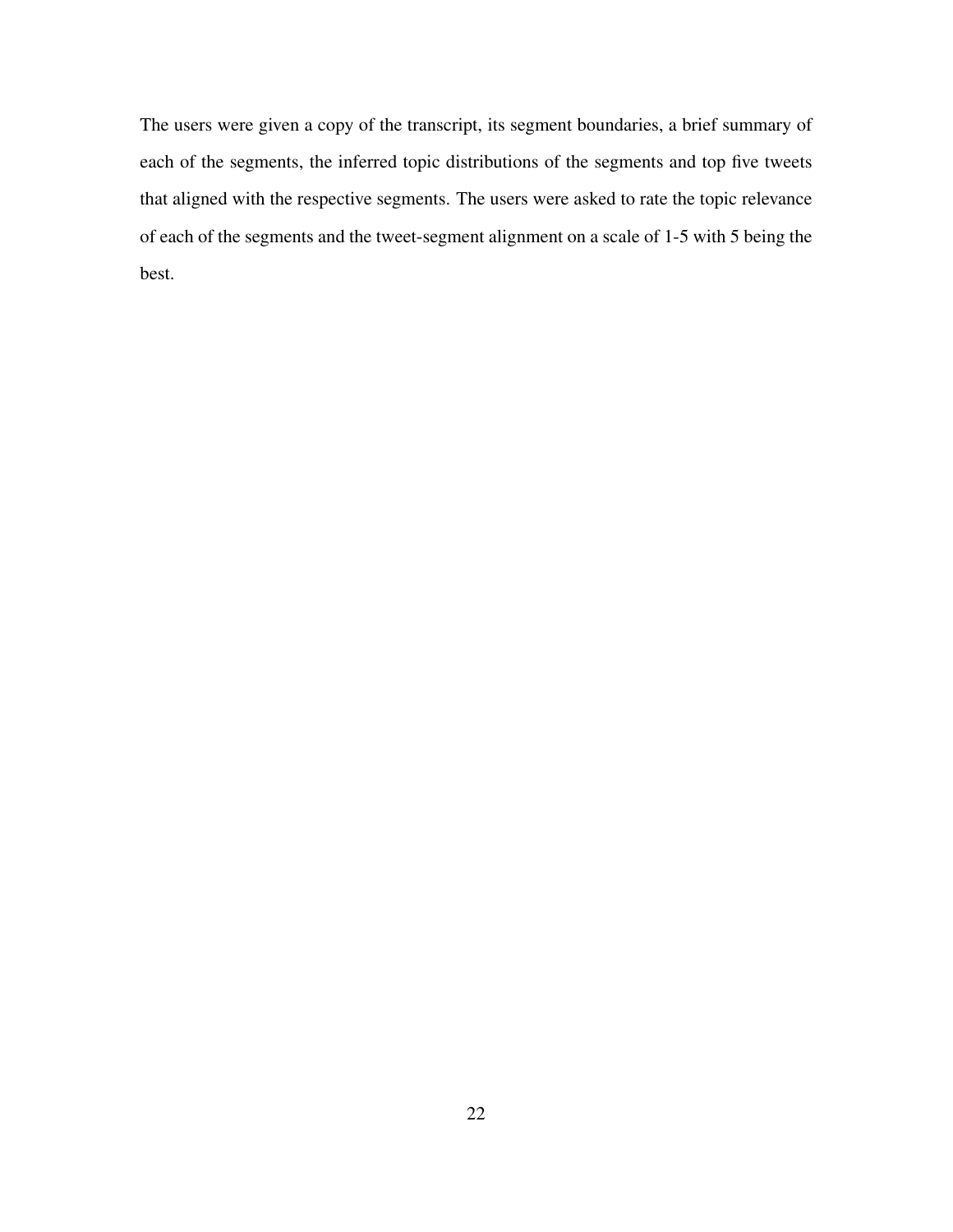Table 5.1: Online Inference

| Employment       | billion, money, medicaid, programs, approach, care, for-        |
|------------------|-----------------------------------------------------------------|
|                  | ward, dollar, young, jobs                                       |
| <b>Obamacare</b> | care, insurance, the, health, plan, people, obamacare, fact,    |
|                  | board                                                           |
| Economy          | businesses, deductions, million, money, problem, invest-        |
|                  | ments, work, trillion, exemptions                               |
| Government       | government, know, law, policy, people                           |
| Debate           | thank, closing, presidential, fight, debate, share, future, in- |
|                  | dividuals, saying                                               |
| Social Security  | medicare, regulation, frank, security, private, social, banks,  |
|                  | seniors, need                                                   |
| Regulations      | law, people, two, taxes, funding                                |
| Tax              | middle, tax, we, income, will, class, business, small, top,     |
|                  | families, is, things, jobs, america                             |
| Defence          | war, Iraq, strength                                             |

| S <sub>1</sub> | Debate, Government         |
|----------------|----------------------------|
| S <sub>2</sub> | Employment, Economy        |
| S <sub>3</sub> | Taxes, Regulation          |
| S <sub>4</sub> | Economy, Regulations       |
| S <sub>5</sub> | Social Security, Obamacare |
| S <sub>6</sub> | Government, Regulations    |
| S7             | Government, Defense        |
| S <sub>8</sub> | Debate, Government         |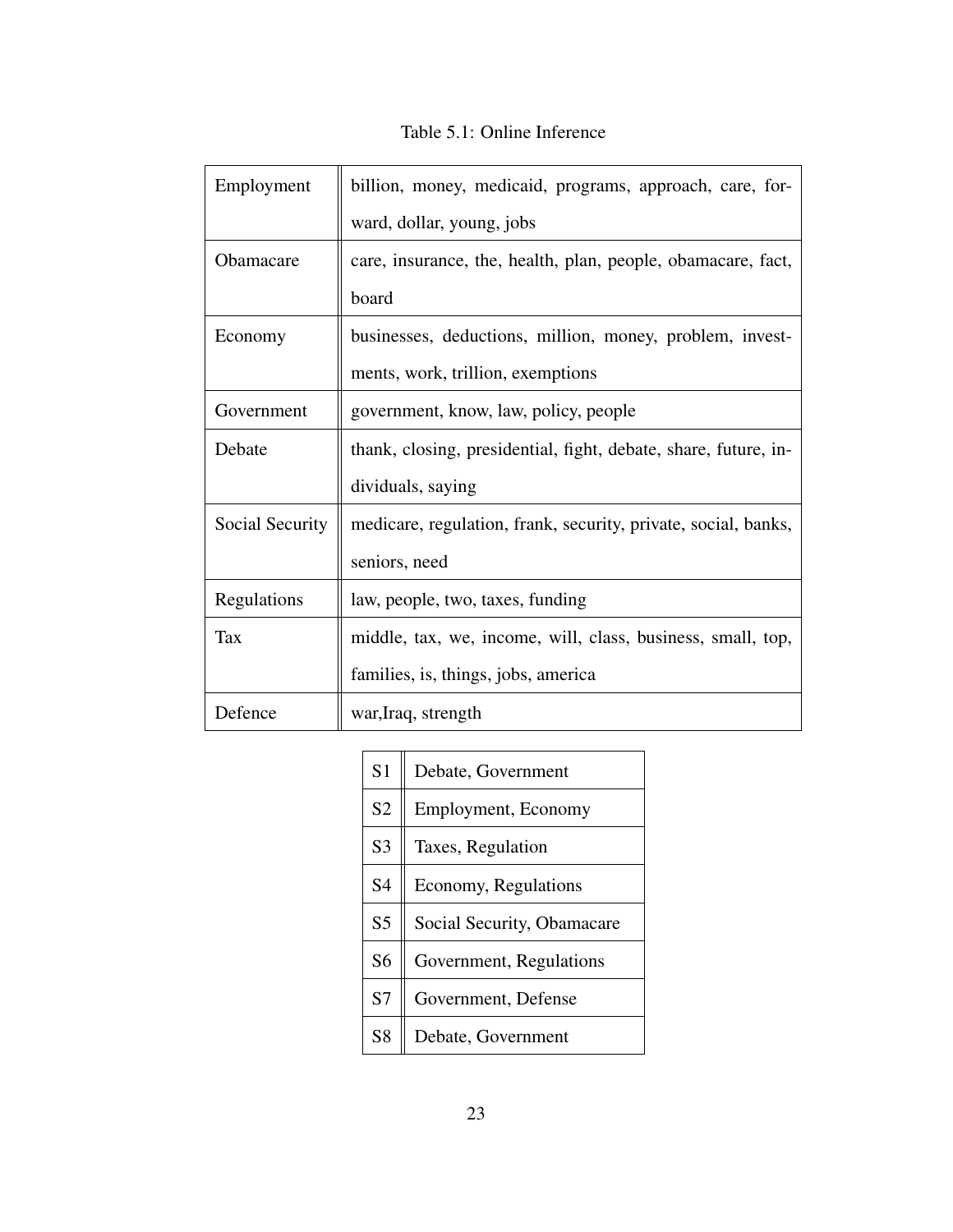| <b>Banking/Regulations</b> | budget, cut, companies, employ, training, employees               |
|----------------------------|-------------------------------------------------------------------|
| <b>Taxes</b>               | revenue, trillion, medicaid, taxes, spending, states, raise,      |
|                            | corporate, deficit, overseas, dollar, debt, breaks                |
| Economy                    | percent, work, time, state, money, country, businesses, job,      |
|                            | pay                                                               |
| Government                 | government, know, law, policy, people                             |
| Employment                 | tax, small, jobs, taxes, deficit, energy, trillion, income, fam-  |
|                            | ilies, rates, deductions, business, rate, growth                  |
| Obamacare                  | insurance, health, care, obamacare, medicare                      |
| Election/Debate            | middle, america, top, states, denver, health, american, col-      |
|                            | lege, presidential, university, woman, trickle                    |
| Social Security            | regulation, that, social, security, banks, health, private, cost, |
|                            | seniors, current, insurance, repeal, retirees, voucher            |
| Defence                    | Military, elected, wind, american, incomes, party, opportu-       |
|                            | nity, promised                                                    |
| Education                  | government, education, schools, role, federal, kids, teach-       |
|                            | ers, opportunity, america, elected                                |

Table 5.2: Batch Inference

| S <sub>1</sub> | Election/Debate            |
|----------------|----------------------------|
| S <sub>2</sub> | Employment, Economy        |
| S <sub>3</sub> | Taxes, Banking/Regulation  |
| S <sub>4</sub> | Economy, Regulations       |
| S <sub>5</sub> | Social Security, Obamacare |
| S6             | Obamacare, Education       |
| S7             | Defense, Government        |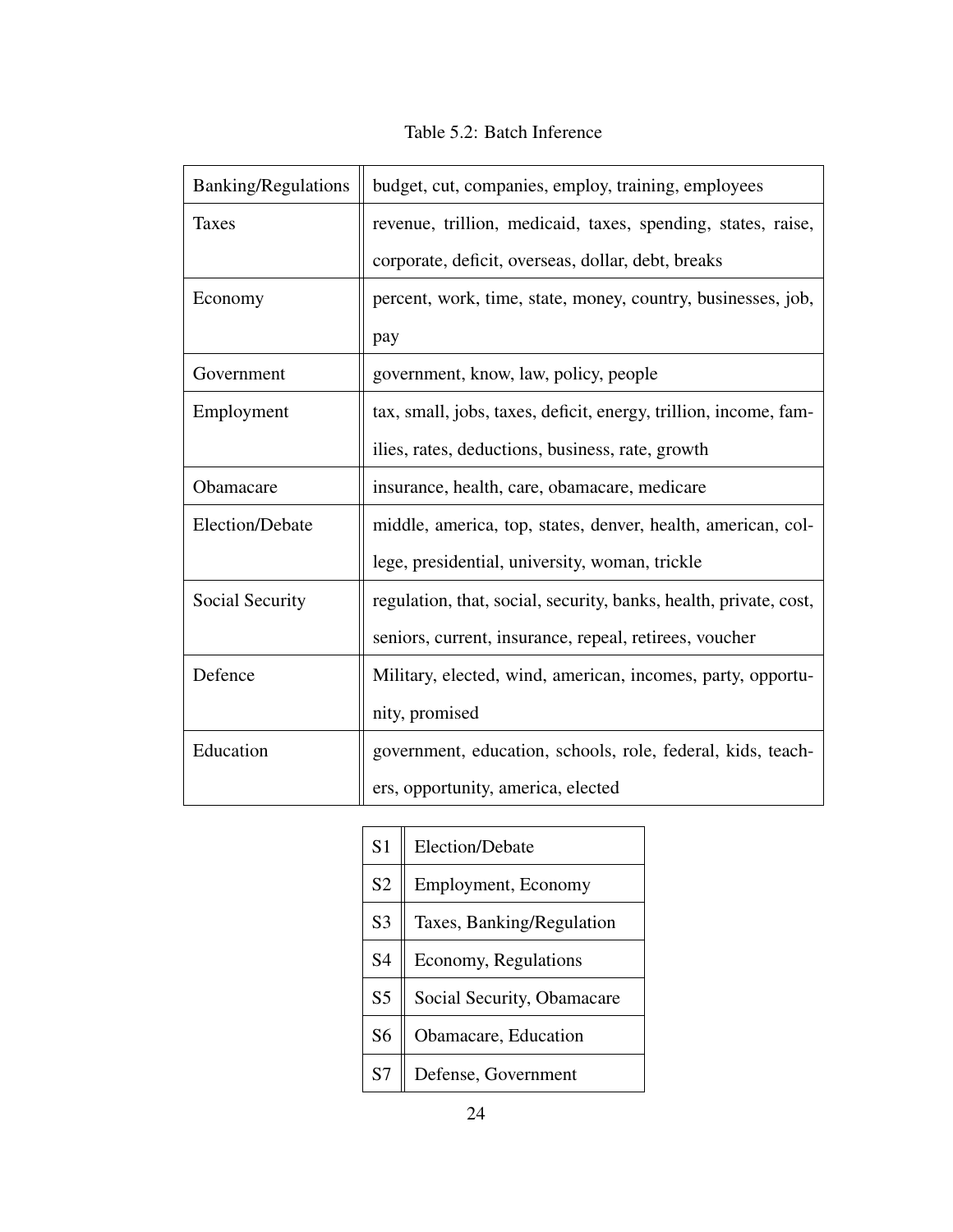| Inference Procedure   S1 | <b>S2</b>                     | S <sub>3</sub> | <b>S4</b> | S <sub>5</sub>     | S <sub>6</sub>                               |     |
|--------------------------|-------------------------------|----------------|-----------|--------------------|----------------------------------------------|-----|
| Online Inference         |                               |                |           |                    | 4.83   4.33   3.83   4.0   4.33   3.66   3.5 |     |
| <b>Batch Inference</b>   | 4.83 $\vert$ 4.16 $\vert$ 4.0 |                |           | $4.0$   4.33   4.0 |                                              | 4.0 |

Table 5.3: Segment-Topic Distribution Evaluation

As we can see from the topics extracted and the Likert scale evaluation of the segmenttopic distributions, the online inference procedure performs comparably well with respect to the batch inference. The main difference between the two procedures comes up due to the different segment boundaries that get drawn during the inference process. The batch inference is also able to capture extra topics like 'Education' which gets discussed towards the end of the event, but such topics are missed by the online inference.

Tweet-Segment alignment. For each of the segments we retrieve the top 5 tweets that align with it and measure its relevance to the corresponding segment. Likert scale evaluation for the alignment are shown in Table 5.4.

| Inference Procedure $\vert$ S2 $\vert$ S3 $\vert$ S4 |     |                          | S <sub>5</sub>    | 86  |
|------------------------------------------------------|-----|--------------------------|-------------------|-----|
| Online Inference                                     | 4.0 | 3.0 3.5                  | $\vert 5.0 \vert$ | 3.5 |
| <b>Batch Inference</b>                               |     | $4.0$   3.16   5.0   3.5 |                   |     |

Table 5.4: Segment-Tweet Alignment

The alignment evaluations are comparable between the two inference procedures. The alignment for the segment that deals with topics like 'Obamacare' and 'Social Security' had a very good performance, this was probably due to the huge popularity of these issues among the general public. We expect a large number of tweets about such topics and users are likely to be more aware and voice specific opinions about such topics, hence we get a very good alignment with such tweets. Also the performance for alignment with the first and last segment was lower compared to other segments because the topics in these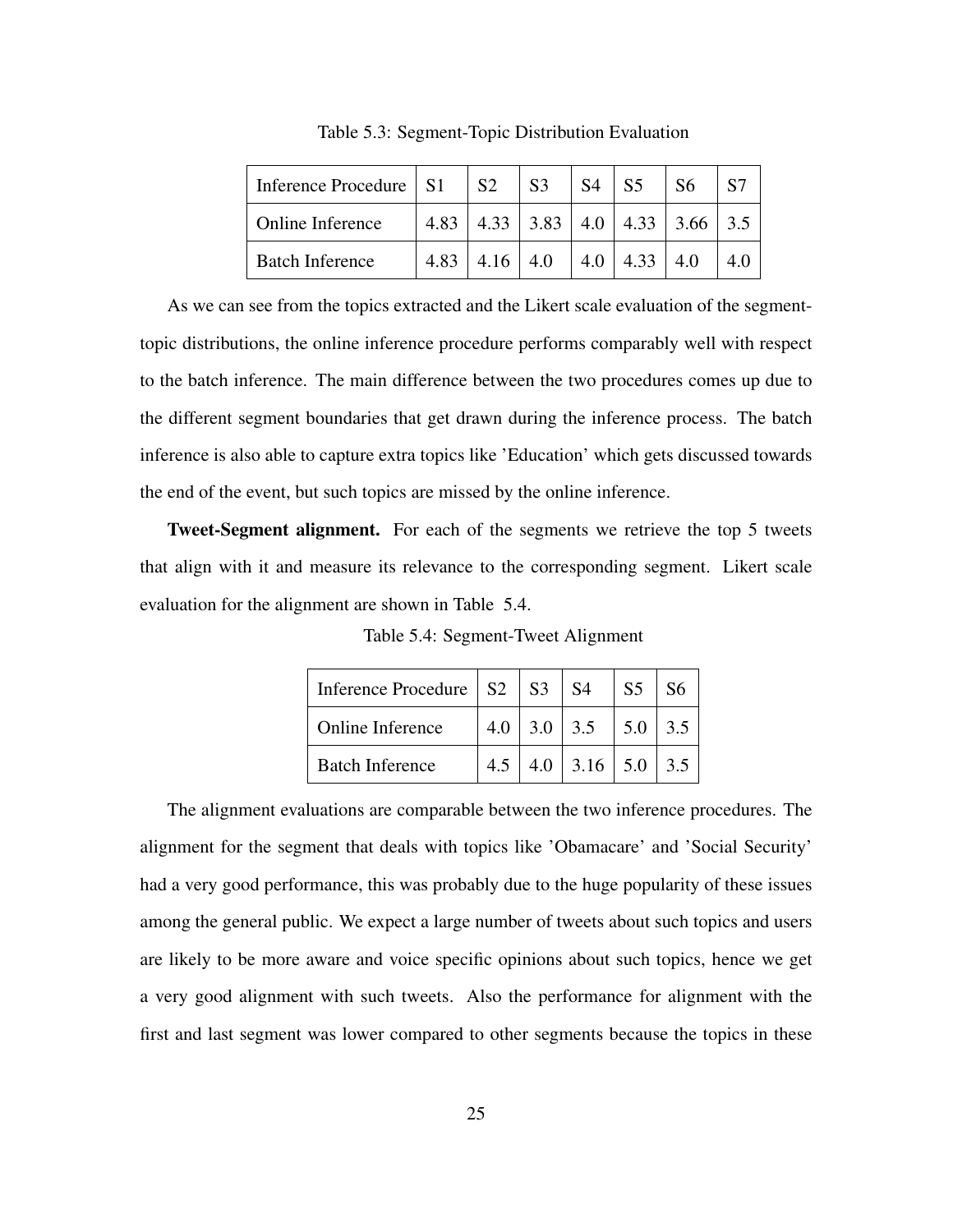segments were very generic and hence it would be hard to distinguish general tweets and tweets aligning with these segments.

### 5.3.2 Evolution of the General Topic Discourse

Another interesting aspect we get to observe in online ET-LDA is the evolution of the general topic distribution. As shown in Figure 5.2 we ran online ET-LDA on the whole corpus of twitter data of the Denver debate. As we process the stream of twitter data, the general distribution of the twitter data is continuously evolving, which is reflective of the changing topics in the public discourse of the viewers. We get to observe this evolution of the public discourse, which would not be available in the batch inference process. Also to make such an evaluation we have run ET-LDA on a much larger dataset of twitter data, which spans 2-3 days. The batch inference procedure will have memory constraints and will not be able to handle such huge amounts of data for the inference procedure. The online inference, which reads the data piecewise, will not run into such issues and will be able infer such evolution of discourse over large datasets, spanning the entire timeline of the event.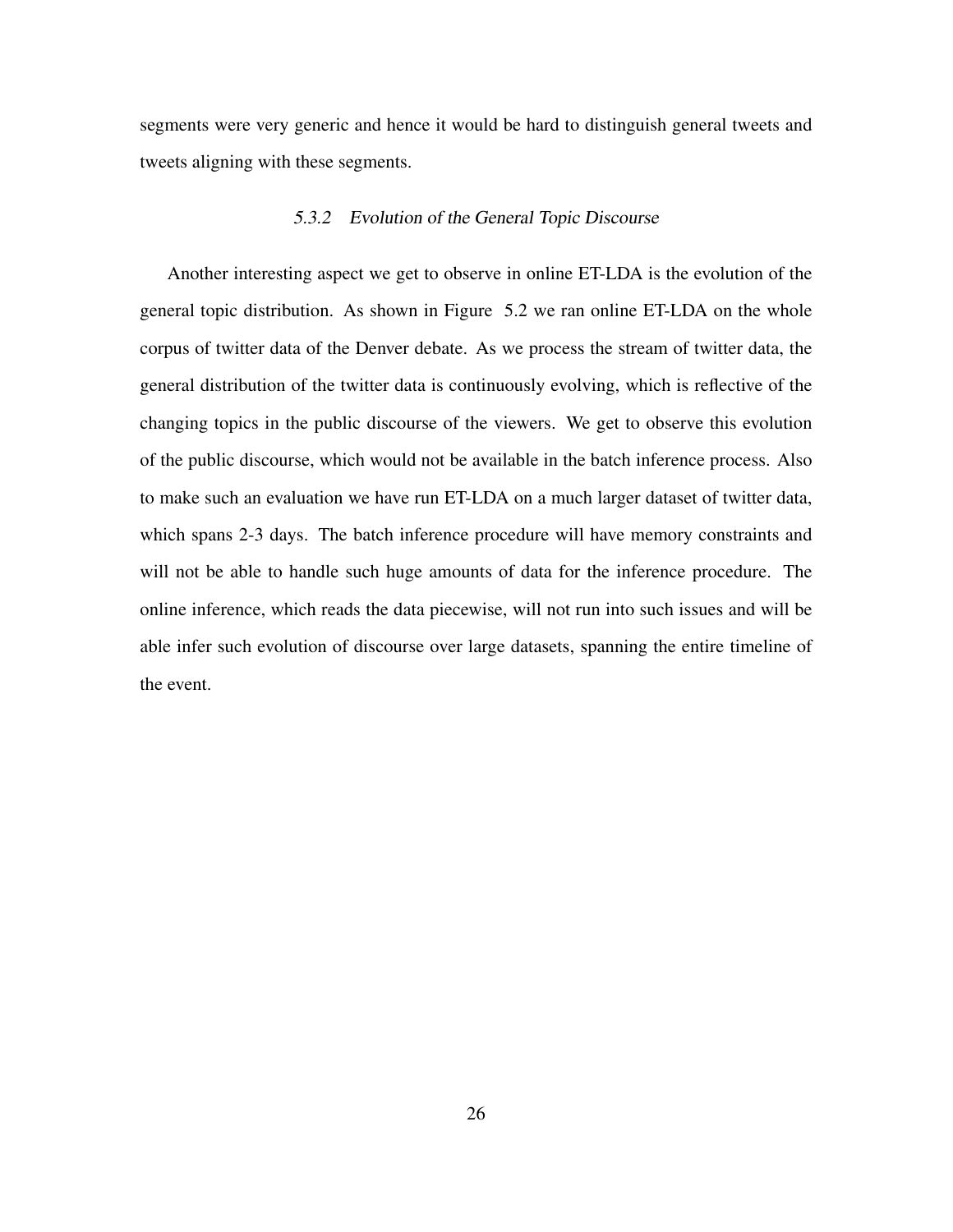

Figure 5.2: Evolution of Public Discourse with Event Timeline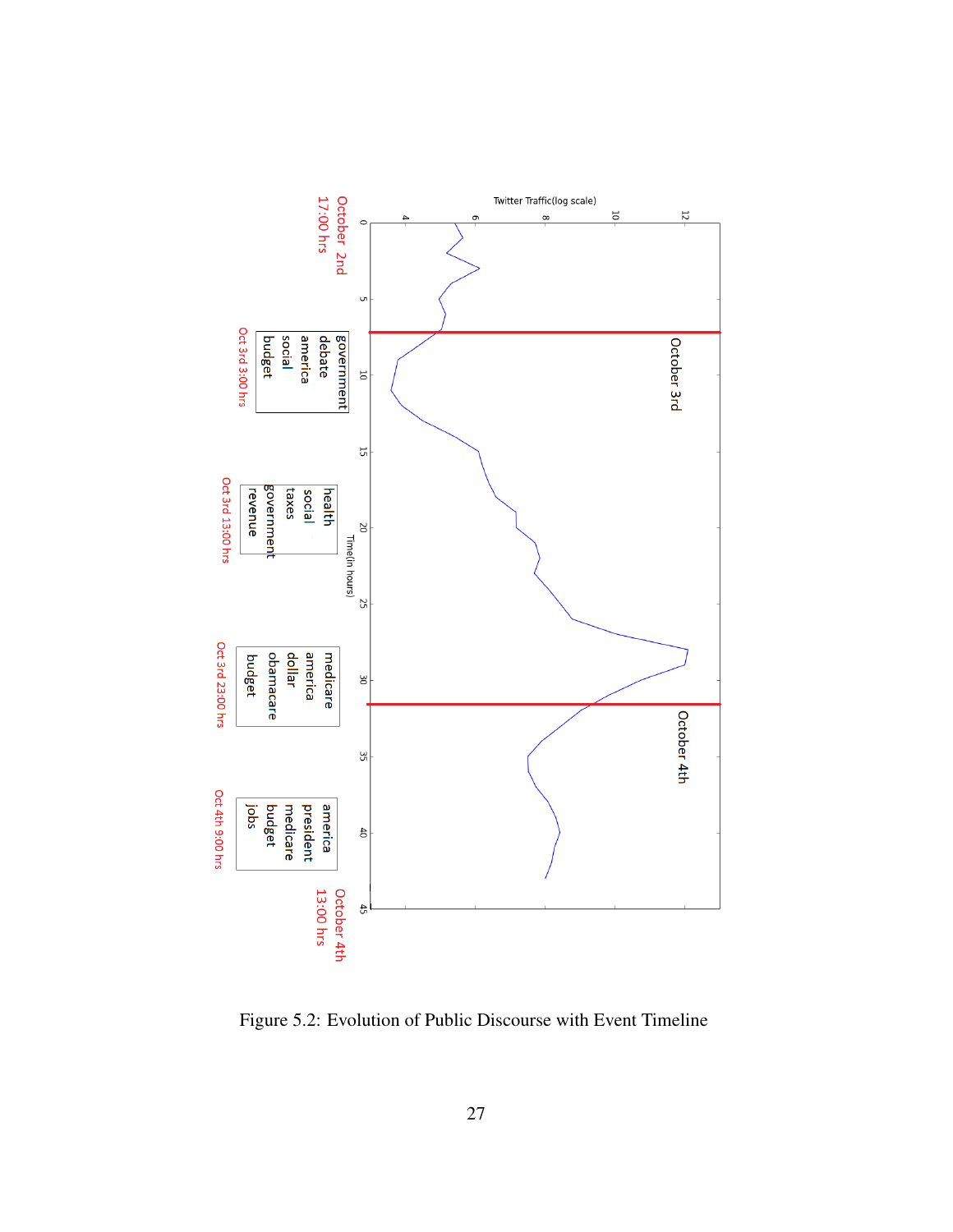#### 5.3.3 Evaluation with Synthetic Data

Segmentation The segmentation of the online and batch process and their corresponding  $P_k$  values is shown in Figure 5.3. The figure shows segmentation obtained by both the online and batch inference, and also the segmented version of the original synthetic data, which is the ground truth in this case. We see the ten segments of the data in the third figure in the diagram, and we also observe how close the segmentation of the online inference procedure comes to the ground truth. Like with Denver debate data, we use  $P_k$  values as a metric to determine how close we are able to get to the ground truth. A lower  $P_k$  value indicates a better match with the ground truth.



Figure 5.3: Segmentation Boundaries of Synthetic Data(A Lower  $P_k$  Values Indicates Better Agreement)

#### Convergence of Data Likelihood

Figure 5.4 shows the convergence of the log-likelihood over time using both online and batch inference. We took snapshots of the estimated latent distributions of the different variables in the model, at regular intervals of time during the inference procedure and calculated the data likelihood based on these disributions. The time taken by the online inference to converge is lesser than that of the offline process. The graph for the online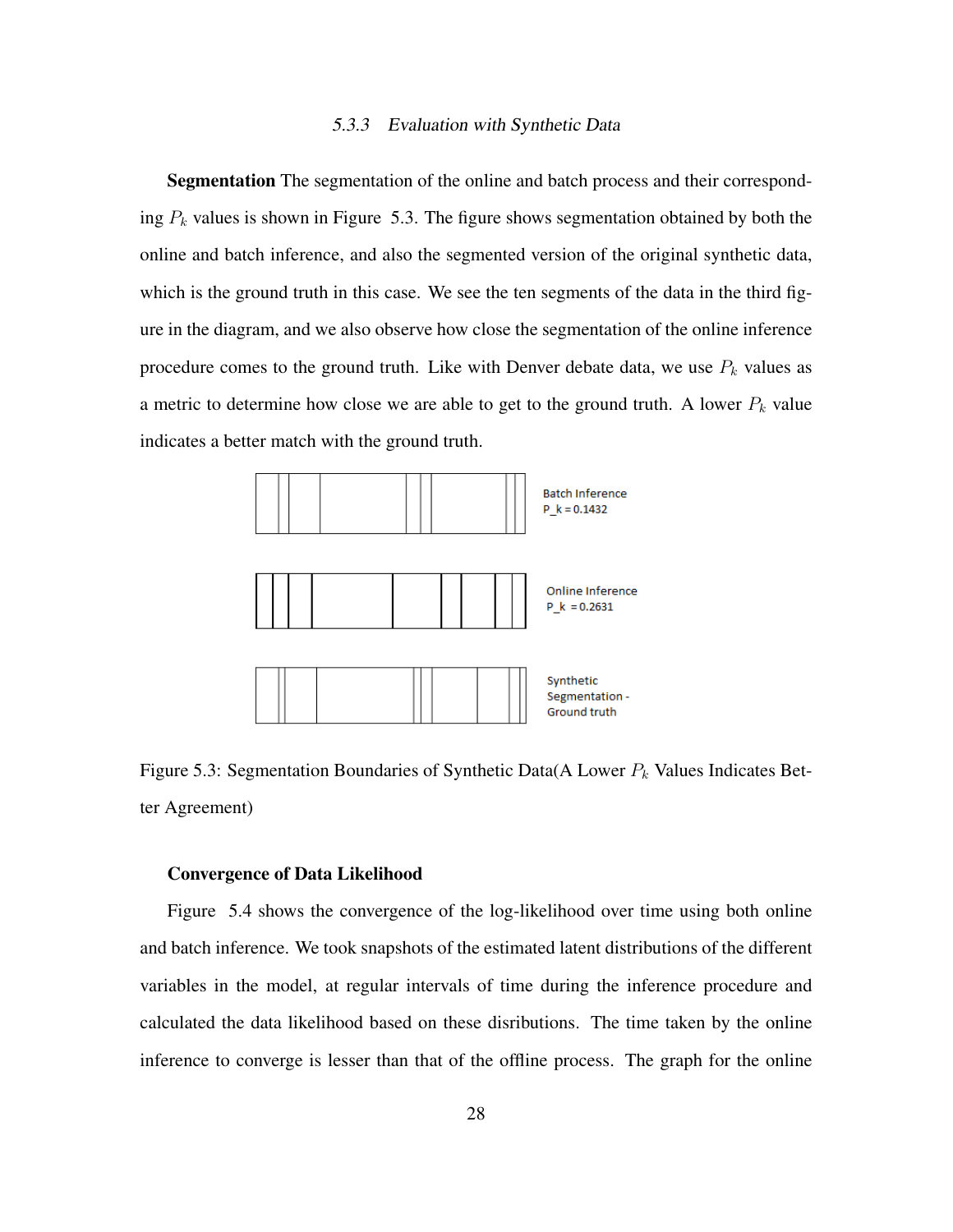inference flattens off much sooner than the offline version, but the likelihood of the batch inference is greater than the online version. This holds true to our expectation that online inference, though faster is less accurate.



Figure 5.4: Convergence of the Likelihood of the Two Inference Procedures

Apart from a faster convergence the other significant benefit of online inference is scalability. ET-LDA is often run on huge amounts of text and tweets. As the size of the corpus grows it becomes unfeasible to load the whole corpus into memory and run the Gibbs Sampler, the online inference on the other hand does not require you to read the entire twitter corpus into the memory at the same time. At every time epoch, it reads a small subset of the streaming data, that has arrived at that time epoch, hence unlike the batch inference, it never runs out of main memory irrespective of the size of the data.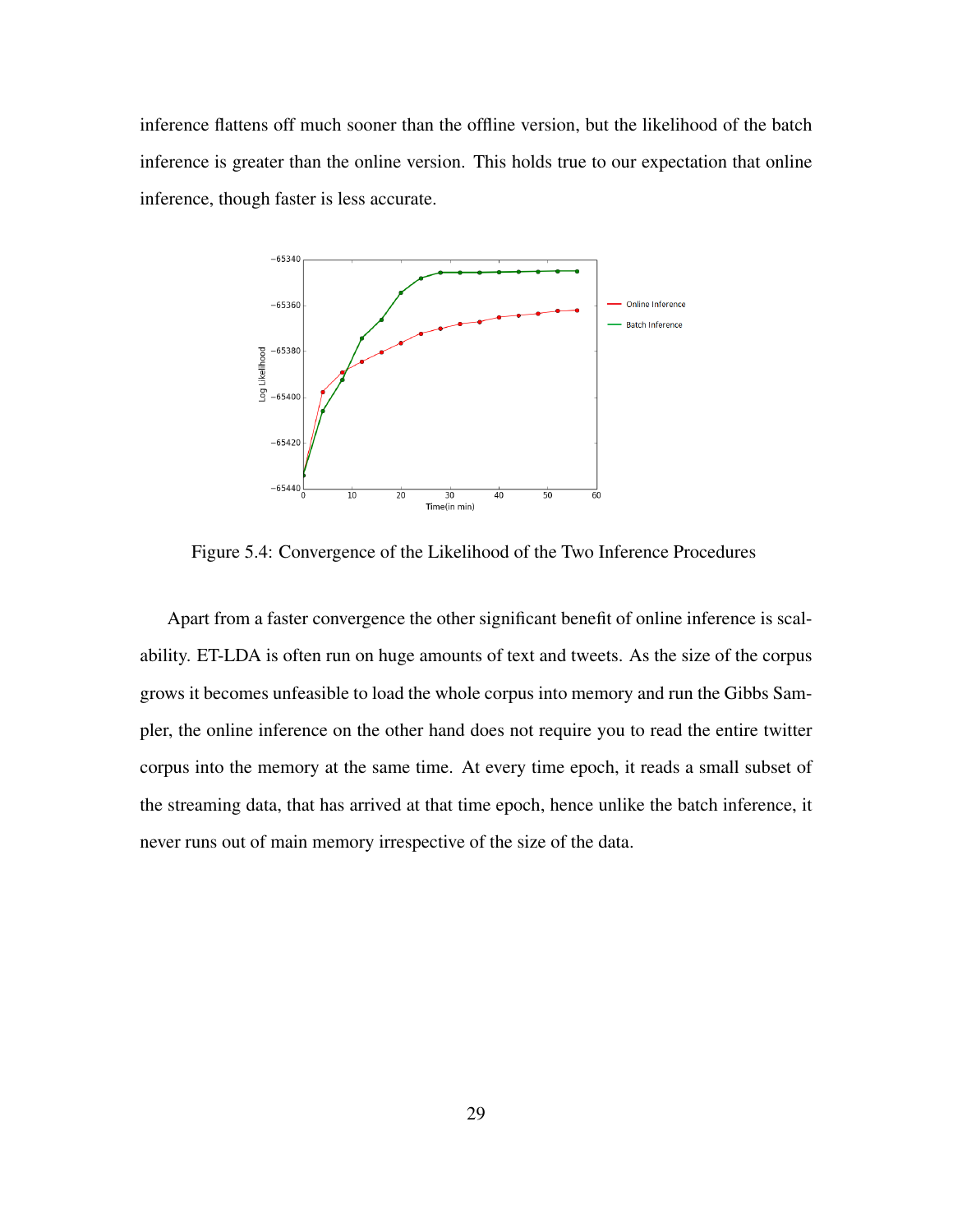### Chapter 6

### CONCLUSION AND FUTURE WORK

In this thesis we introduced an online inference algorithm for ET-LDA, and demonstrated its accuracy and efficiency by evaluating them with both Denver debate and synthetic datasets. We also made a comparison of the runtime and space complexity of the two inference algorithms and found that the online inference algorithm is faster of the two algorithms, and at the same time does not compromise too much on the accuracy of the latent variables. The estimation of the parameters for the graphical model, i.e. the number of topics, determining the dirichlet and beta priors for the different distributions and determining the number of tweets to be included in the rejuvenation phase of the online inference algorithm was accomplished by trial and error. We also found that the online inference algorithm is scalable as it does not have any memory constraints like the batch inference procedure. We also observed and compared the convergence of the log-likelihood of the two inference procedures and saw that though the online inference procedure converges quicker, it is not as accurate as the batch inference procedure. By running the online ET-LDA on the entire tweet corpus, which spans over 2 days of twitter data, we also got to observe a change in the topics of the general distribution, which could be seen as the evolution of the public discourse with respect to the timeline of the event.

## 6.1 ET-LDA using Bayesian Non-parametrics

One of the possible and the most promising directions of future work will be to make the event transcript also stream online, along with the twitter data. With such an experimental setup we will not only get to see the changing nature of the general distribution but also how the specific distributions of the event transcript evolves. To solve such a problem we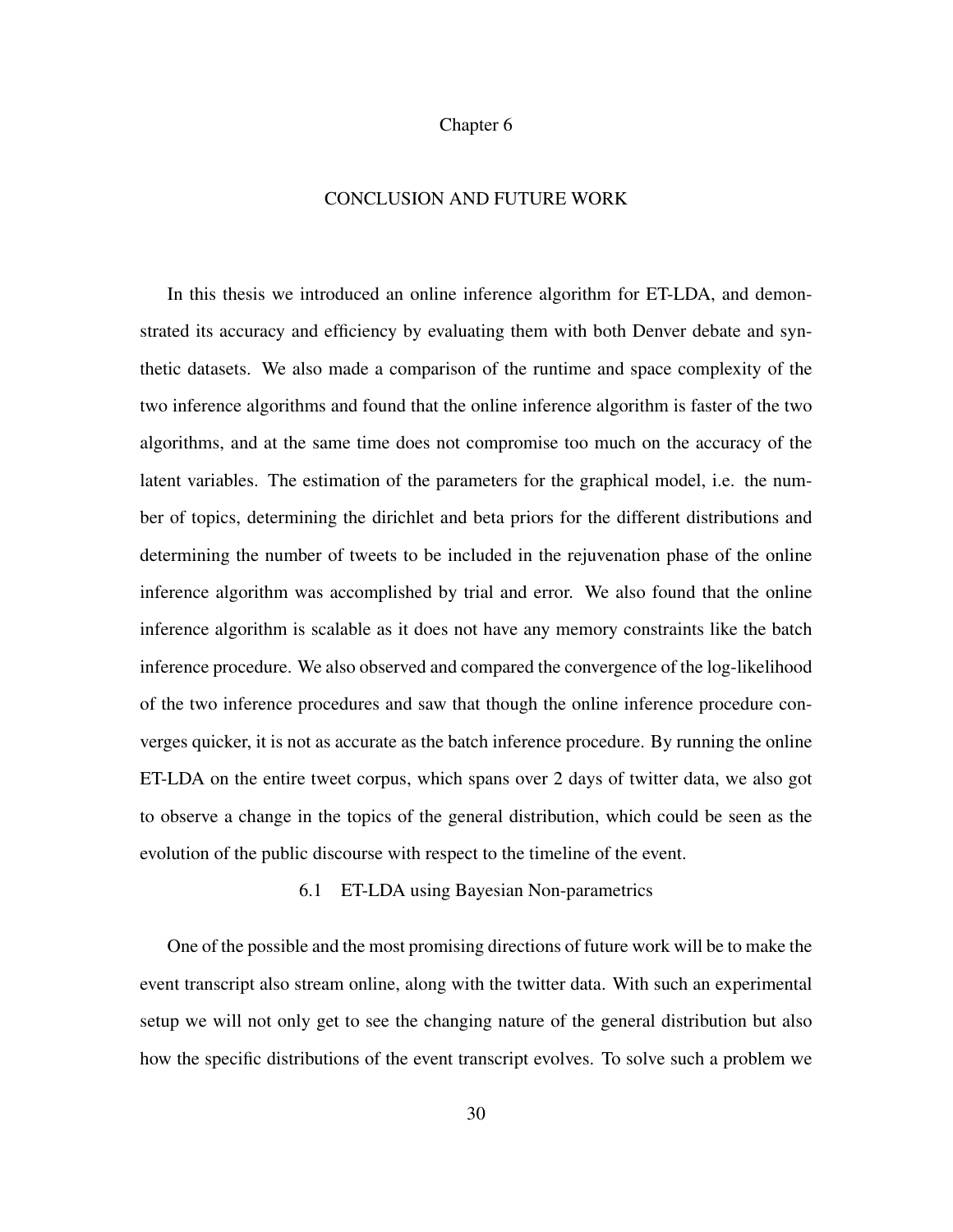will have to use non-parametric Bayesian methods, where we will not give the number of topics beforehand as a parameter to the model, rather the graphical model and the inference algorithm will automatically converge to the right number of topics. Such a model will very clearly exhibit the evolution of specific topics in the transcript segments. We will not only get to see to see the changing trends in the specific topics but also observe how the number of topics in the event evolves over the duration of the event.